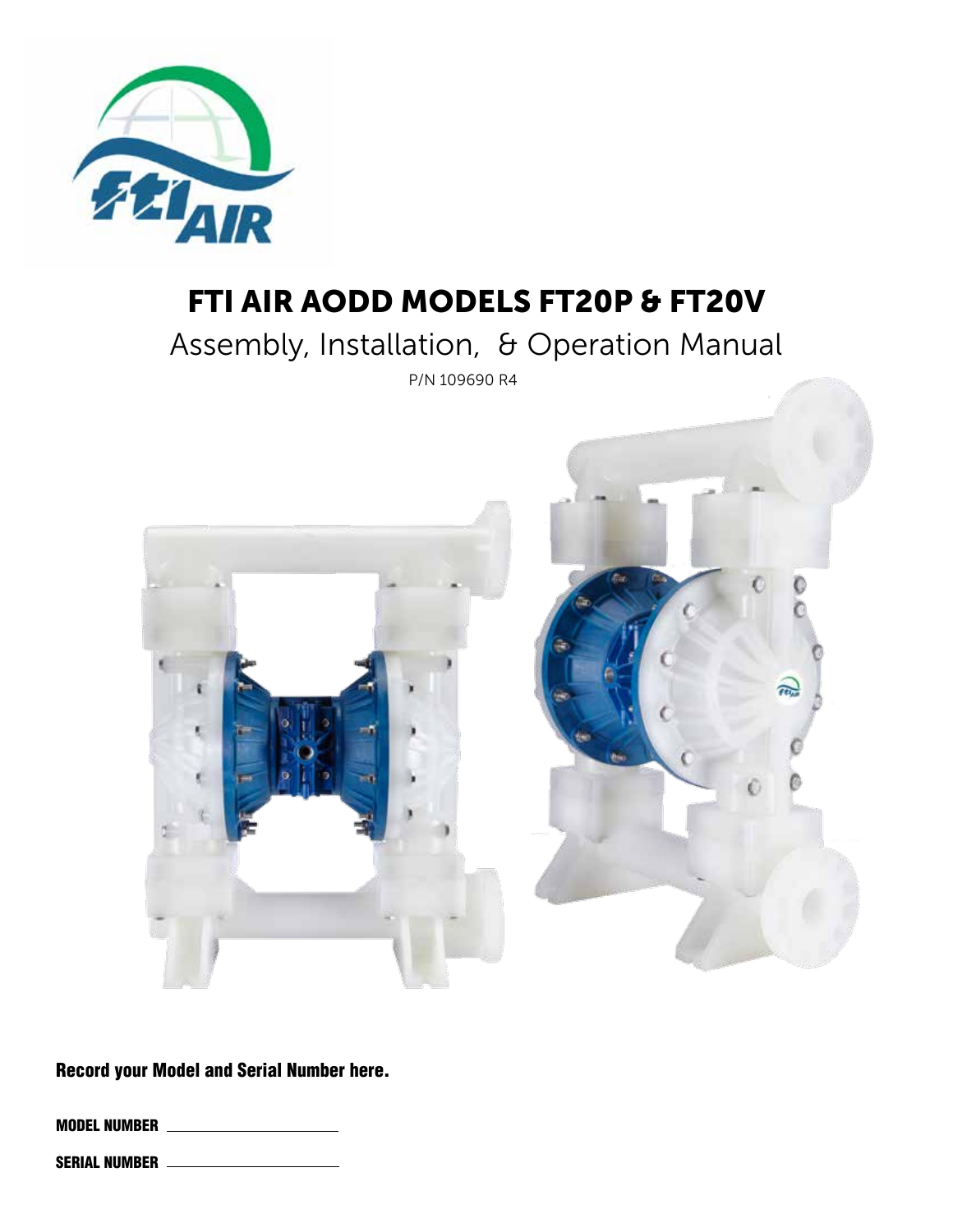

A DIVISION OF FINISH THOMPSON INC. 921 Greengarden Rd . Erie, PA 16501 USA Ph: 814-455-4478 . Fax: 814-455-8518 www.ftiair.com

#### **EU Declaration of Conformity**

# $\epsilon$

FTI Air hereby declares that the following machine(s) fully comply with the applicable health and safety requirements as specified by the EU Directives listed. The complete product complies with the provisions of the EU Directive on machinery safety.

This declaration is valid provided that the devices are fully assembled and no modifications are made to these devices.

> **Type of Device:** Air Operated Double Diaphragm Pumps

#### **Models:**

FT025P, FT025V, FT025C, FT05P, FT05V, FT05C, FT05A, FT05S, FT10P, FT10V, FT10A, FT10S FT15P, FT15V, FT15A, FT15S, FT20P, FT20V, FT20A, FT20S FT30A & FT30S

#### **EU Directives:**

Machinery Safety (2006/42/EC)

#### **Applied Harmonized Standards:**

EN ISO 12100

Manufacturer: FTI Air A Division of Finish Thompson, Inc. 921 Greengarden Road Erie, Pennsylvania 16501-1591 U.S.A

Signed,

President

19 May 2016

Person(s) Authorized to Compile Technical File: FTI Air GmbH

 Otto-Hahn-Strasse 16 Maintal, D-63477 DEU Telephone: 49 (0)6181-90878-0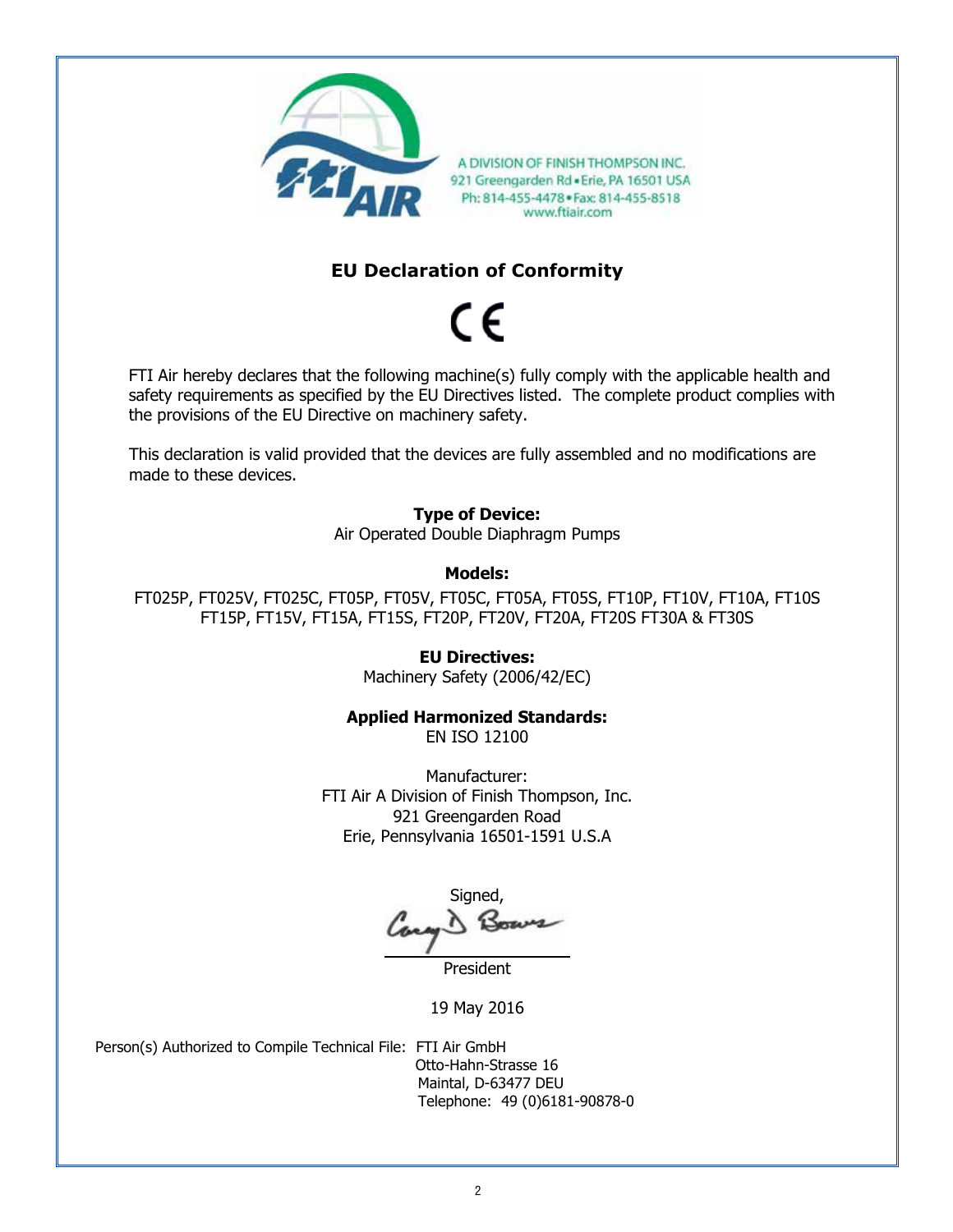## **Table of Contents**

| <b>Important Information - READ ME FIRST</b> |  |
|----------------------------------------------|--|
|                                              |  |
|                                              |  |
|                                              |  |
| <b>Pump Specifications</b>                   |  |
|                                              |  |
|                                              |  |
|                                              |  |
|                                              |  |
|                                              |  |
| <b>Installation/Operation</b>                |  |
|                                              |  |
|                                              |  |
|                                              |  |
| <b>Maintenance</b>                           |  |
|                                              |  |
|                                              |  |
|                                              |  |
|                                              |  |
|                                              |  |
|                                              |  |
|                                              |  |
|                                              |  |
|                                              |  |
|                                              |  |
|                                              |  |
|                                              |  |
|                                              |  |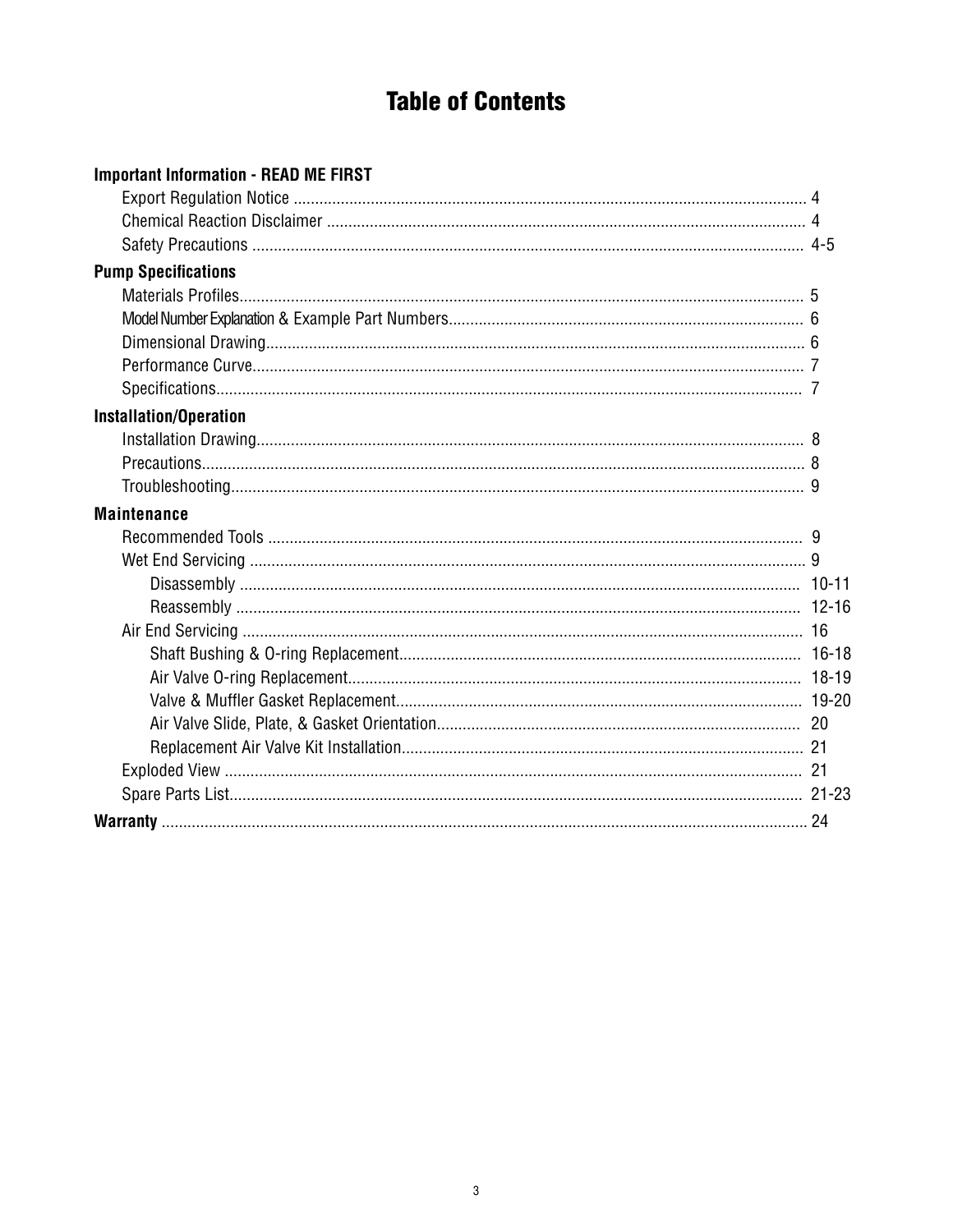## **Important Information- Read Me first**

#### **IMPORTANT NOTICE**

U.S. Export Administration Regulations, pursuant to ECCN 2B350, prohibit the export or re-export to certain enumerated countries of air operated double diaphragm pumps in which all wetted materials are constructed from fluoropolymers without first applying for and obtaining a license from the U.S. Bureau of Industry and Security(BIS). This affects all FTI AIR pumps constructed from PVDF with PTFE balls and diaphragms. Please contact the BIS (www.bis.doc.gov) or FTI Air with questions regarding the Regulations or a list of the countries to which they apply.

#### **Chemical Reaction Disclaimer**

The user must exercise primary responsibility in selecting the product's materials of construction which are compatible with the fluid(s) that come(s) in contact with the product. The user may consult FTI Air (manufacturer) and a manufacturer's representative/distributor agent to seek a recommendation of the product's material of construction that offers the optimum available chemical compatibility.

However neither manufacturer nor agent shall be liable for product damage or failure, injuries, or any other damage or loss arising out of a reaction, interaction or any chemical effect that occurs between the materials of the product's construction and fluids that come into contact with the product's components.

#### **Unpacking & Inspection**

Unpack the pump and examine for any signs of shipping damage. If damage is detected, save the packaging and notify the carrier immediately.

To install the pump, follow the installation instructions provided

## **Safety Precautions**

**A WARNING**: Never use a natural polypropylene or natural PVDF pump with flammable or combustible fluids/materials.

**A WARNING**: FTI Air maximum temperature limits are based upon the material's mechanical stress only. Maximum temperature is application dependent. Consult a chemical resistance guide or the chemical manufacturer for chemical compatibility and temperature limits.

WARNING: Chemical Hazard. This pump is used for transferring many types of potentially dangerous chemicals. Always wear protective clothing, eye protection and follow standard safety procedures when handling corrosive or personally harmful materials. Proper procedures should be followed for draining and decontaminating the pump before disassembly and inspection of the pump. There may be small quantities of chemicals present during inspection.

**A WARNING:** Hot surfaces. FTI Air pumps are capable of handling liquids with temperatures as high as 220°F (104°C). This may cause the outer areas of the pump to become hot as well and could cause burns.

**AL WARNING:** If a diaphragm rupture occurs, material being pumped may be forced out of the air exhaust. Proper care should be taken, always wear protective clothing, eye protection & follow standard safety procedures.

**A WARNING:** When pumping hazardous liquids, or operating the pump in an enclosed room, it is important to pipe the exhaust air to a safe area.

**A WARNING**: For polypropylene or PVDF pumps do not exceed 100 psig (6.9 bar) air supply & 120 psig (8.3 bar) for aluminum and stainless steel.

**AL CAUTION**: Before attaching air supply to pump to make sure all airline debris is clear. It is recommended to use a minimum 5µ (micron) air filter before the air valve.

**AL CAUTION:** Before maintenance or repair, close the compressed air line supply valve, bleed the pressure and disconnect air line from the pump. Discharge line may also be pressurized. Any pressure must be relieved prior to servicing. Remove suction / discharge lines & drain the pump.

**AL CAUTION**: If pump is used with materials that tend to solidify or settle, the pump should be flushed after each use to prevent damage.

WARNING: Pump exhaust may be loud and contain particles. Wear appropriate ear and eye protection. In the event of a diaphragm rupture material can be forced out of the air exhaust muffler. If product is hazardous or toxic, pipe exhaust to appropriate safe area.

 **CAUTION**: Do not over-tighten the air inlet fitting or muffler. Too much torque could damage the air valve or muffler plate.

 **CAUTION**: Use only genuine FTI Air replacement parts to assure compatibility & longest service life.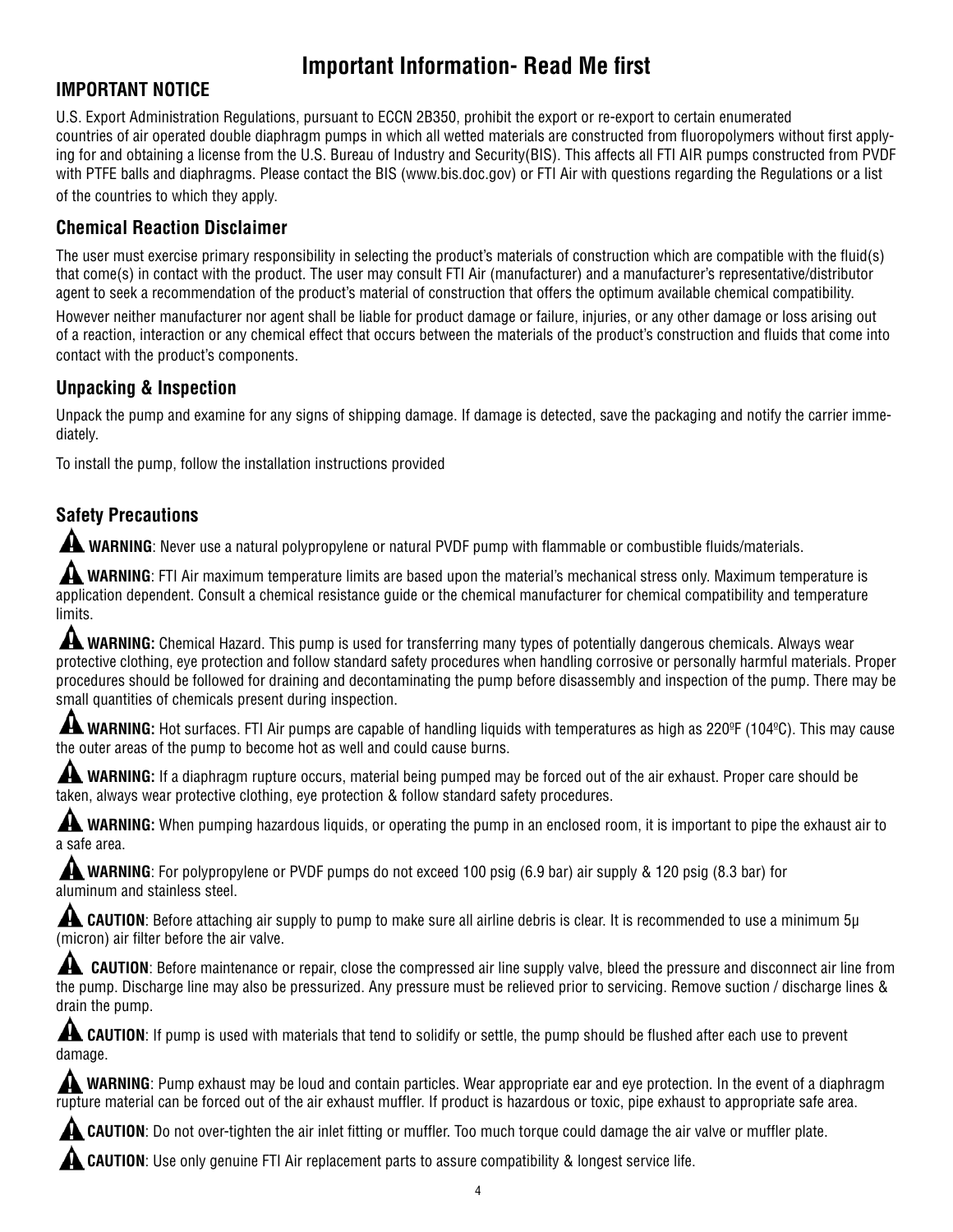**A CAUTION:** Check the temperature limits for all wetted components when choosing pump materials. See table below.

**A EXPLOSION HAZARD!** FTI Air pumps with standard materials of construction should not be used with halogenated hydrocarbons. Halogenated hydrocarbon solvents can cause explosion when used with aluminum components in a closed (pressurized) system. FTI Air pumps with standard materials of construction contain aluminum components and will be affected by halogenated hydrocarbon solvents.

1-1-1 Trichloroethane and Methylene Chloride are the most common halogenated hydrocarbons. However, other

halogenated hydrocarbon solvents are suspect if used either as part of paint or adhesive formulation, or for clean-up flushing.

For applications that may involve halogenated hydrocarbons, contact FTI Air to discuss the availability of alternative pump materials of construction.

|                           | <b>Chemical</b><br><b>Description</b><br><b>Material</b><br><b>Composition</b>                                                                                          |                                                                                                                                                                                  | <b>Operating Temperature</b>                                           | <b>Relative</b>                    |             |
|---------------------------|-------------------------------------------------------------------------------------------------------------------------------------------------------------------------|----------------------------------------------------------------------------------------------------------------------------------------------------------------------------------|------------------------------------------------------------------------|------------------------------------|-------------|
|                           |                                                                                                                                                                         |                                                                                                                                                                                  | <b>Minimum</b>                                                         | <b>Maximum</b>                     | <b>Cost</b> |
| Polypropylene             | Pure Polypropylene                                                                                                                                                      | Thermoplastic that is resistant to alkali and strong<br>acids.                                                                                                                   | 32°F<br>$(0^{\circ}C)$                                                 | 158°F<br>$(70^{\circ}C)$           | \$          |
| <b>PVDF</b>               | Pure Polyvinylidene Fluoride                                                                                                                                            | Strong fluoropolymer with excellent chemical<br>resistance.                                                                                                                      | $10^{\circ}$ F<br>$(-12^{\circ}C)$                                     | $220^{\circ}F$<br>$(104^{\circ}C)$ | \$\$\$      |
| <b>Stainless Steel</b>    | 316 Stainless Steel                                                                                                                                                     | Excellent chemical resistance, high tensile and<br>impact strength, abrasion resistant.                                                                                          | Limited by other materials used                                        |                                    | \$\$        |
| Aluminum                  | ADC 12, LM24, LM25                                                                                                                                                      | Moderate chemical resistance with good impact<br>strength and abrasion resistance.                                                                                               |                                                                        | Limited by other materials used    | \$          |
| Buna                      | Acrylonitrile-butadiene<br>Rubber                                                                                                                                       | General purpose elastomer. Resistant to oil, water,<br>solvent, and hydraulic fluid.                                                                                             | $10^{\circ}$ F<br>$(-12^{\circ}C)$                                     | 190°F<br>(88°C)                    | \$          |
| <b>EPDM</b>               | Ethylene Propylene Diene<br>$-40$ °F<br>250°F<br>Good resistance to mild acids, detergents, alkalis,<br>Rubber<br>ketones, and alcohols.<br>$(-40^{\circ}C)$<br>(121°C) |                                                                                                                                                                                  |                                                                        | \$                                 |             |
| <b>FKM</b>                | <b>Fluorocarbon Rubber</b>                                                                                                                                              | Good chemical resistance and high temperature<br>properties. Resistant to most acids, aliphatic,<br>aromatic, and halogenated hydrocarbons, oils,<br>grease, and fuels.          | $-40$ °F<br>350°F<br>$(177^{\circ}C)$<br>$(-40^{\circ}C)$              |                                    | \$\$        |
| <b>Neoprene</b>           | <b>Chloroprene Rubber</b>                                                                                                                                               | General purpose elastomer with good resistance<br>to moderate chemicals, oils, grease, solvents, and<br>some refrigerants.                                                       | $0^{\circ}F$<br>$212^{\circ}F$<br>$(-18^{\circ}C)$<br>$(100^{\circ}C)$ |                                    | \$          |
| Santoprene™               | Fully cured EPDM rubber<br>particles encapsulated in a<br>polypropylene (PP) matrix                                                                                     | Thermoplastic elastomer with good abrasion resis-<br>tance with chemical resistance to a wide range of<br>solvents and chemicals. Injection<br>molded with no fabric layer.      | $-40^{\circ}F$<br>225°F<br>$(107^{\circ}C)$<br>$(-40^{\circ}C)$        |                                    | \$          |
| <b>Hytrel<sup>®</sup></b> | Thermoplastic polyester<br>elastomer                                                                                                                                    | Combines resistance and flexibility of elastomers<br>with the strength of plastics. Resistant to acids,<br>bases, amines, and glycols. Injection molded with<br>no fabric layer. | $-20$ °F<br>$(-29^{\circ}C)$                                           | $220^{\circ}F$<br>$(104^{\circ}C)$ | \$          |
| Polyurethane              | Polyester Urethane                                                                                                                                                      | Thermoplastic that exhibits excellent abrasion<br>resistance. Injection molded with no fabric layer.                                                                             | $32^{\circ}F$<br>$(0^{\circ}C)$                                        | $150^{\circ}$ F<br>$(66^{\circ}C)$ | \$          |
| <b>PTFE</b>               | Polytetrafluoroethylene                                                                                                                                                 | Chemically inert. Resistant to a wide range of<br>chemicals.                                                                                                                     | $40^{\circ}$ F<br>$(4^{\circ}C)$                                       | $225^{\circ}F$<br>$(107^{\circ}C)$ | \$\$        |
| FEP                       | <b>Fluorinated Ethylene</b><br>Propylene                                                                                                                                | Similar to PTFE in composition and chemical<br>resistance. Used to encapsulate FKM o-rings for<br>superior chemical resistance.                                                  | $40^{\circ}$ F<br>$(4^{\circ}C)$                                       | 225°F<br>$(107^{\circ}C)$          | \$\$        |

## **Material Profiles**

Santoprene<sup>™</sup> is a registered tradename of Exxon Mobil Corp.

Hytrel<sup>®</sup> is a registered tradename of Dupont<sup>™</sup>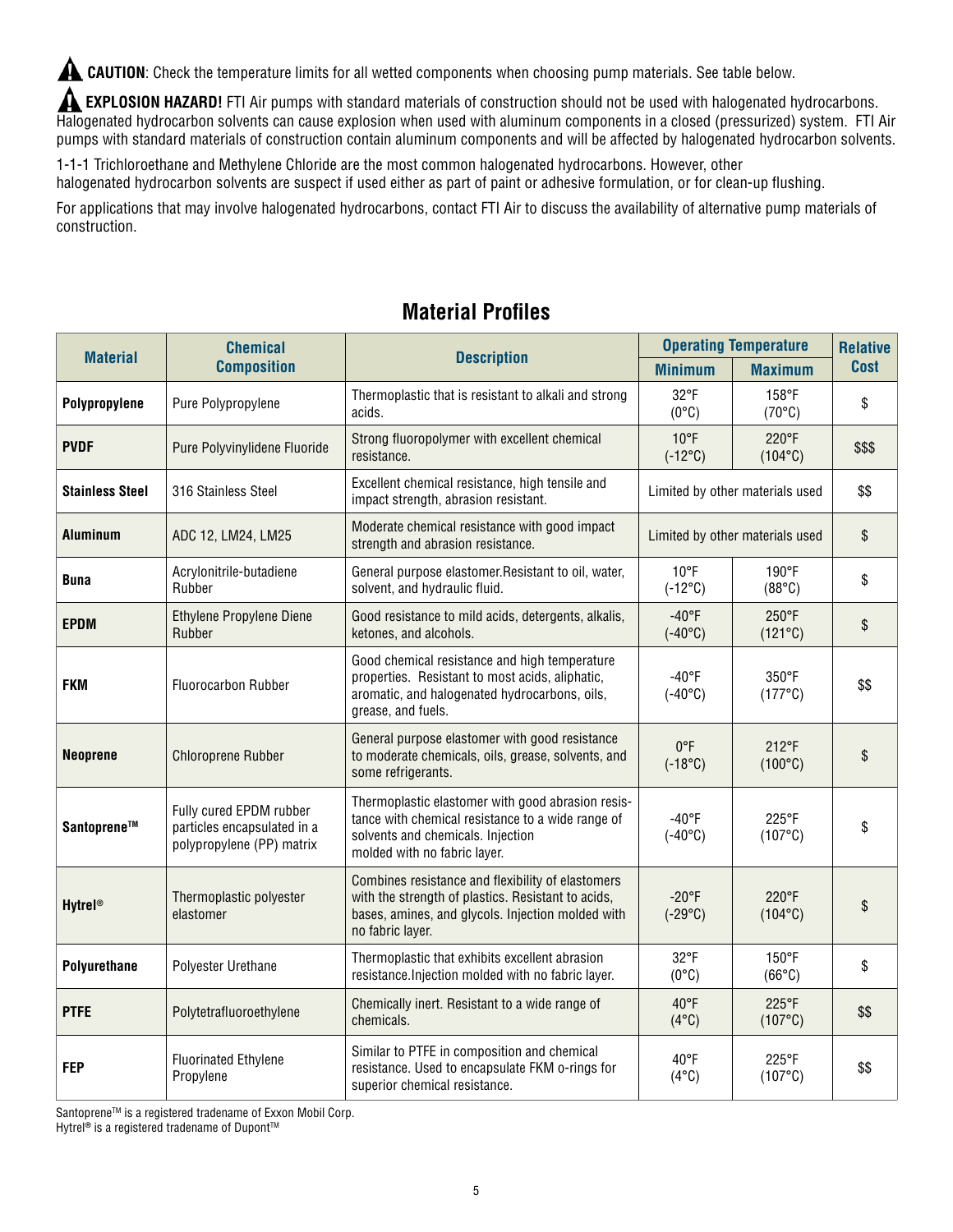## **Model Number Explanation & Example Part Numbers**



*\*Required for wet end*

**Example Pump P/N's**: FT20P-PP-RRPR-F1, FT20P-PA-BBPB-F1, FT20V-PP-1TVC-F1 & FT20V-PA-FFVF-F1 **Example Wet End P/N's**: FW20P-RRPR, FW20P-BBPB, FW20V-1TVC & FW20V-FFVF



## **Dimensional Drawing**

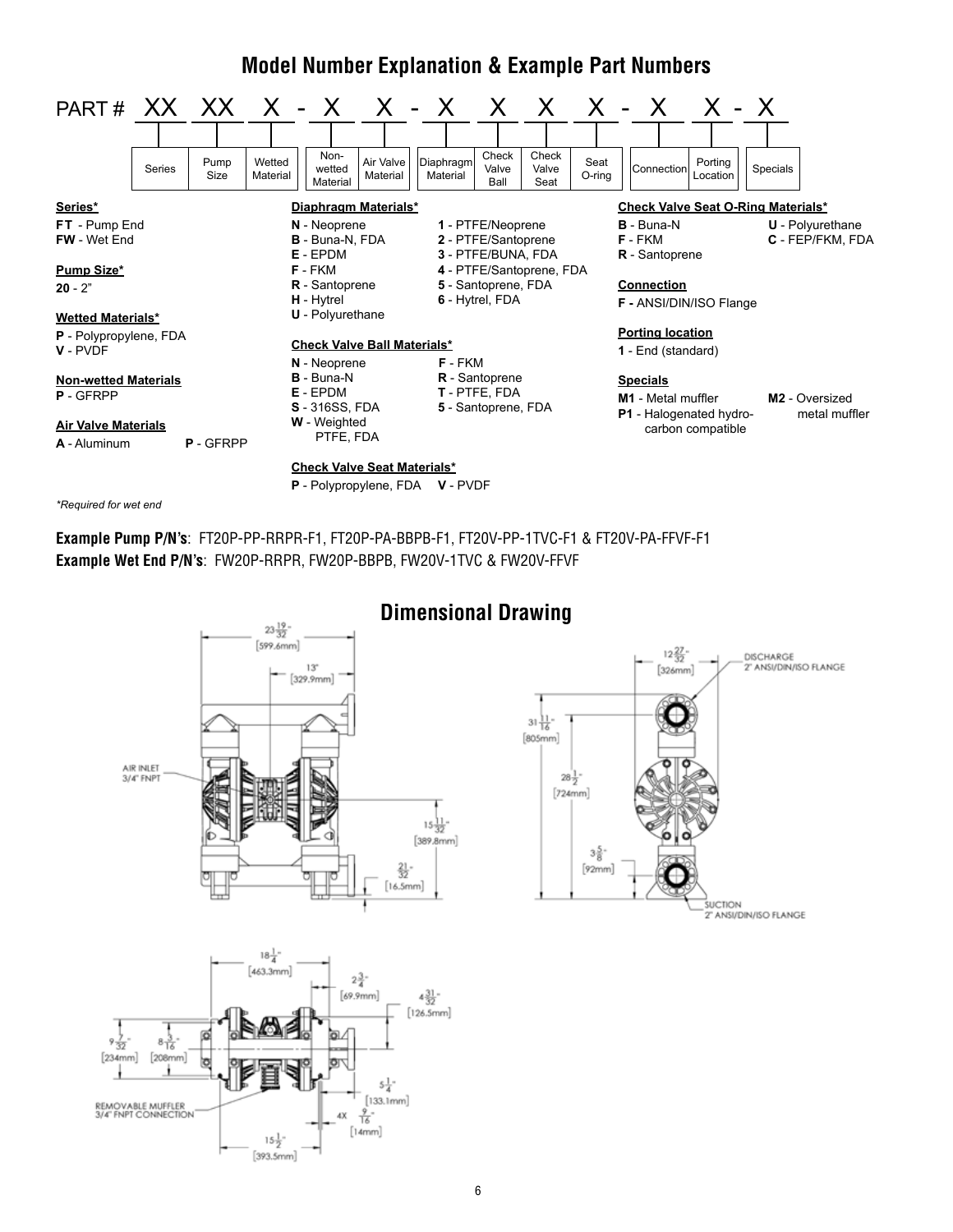## **FT20P & FT20V Performance**



## **Specifications**

| <b>Pump Type: Non-Metallic Air Operated Double Diaphragm</b>                    |                                                                                                                                                                                                  |  |  |
|---------------------------------------------------------------------------------|--------------------------------------------------------------------------------------------------------------------------------------------------------------------------------------------------|--|--|
| Weight: PP - 67.0 lbs (30.4 kgs)<br>PVDF - 97.5 lbs (44.2 kgs)                  | Wet - 28 ft H <sub>2</sub> 0 (8.5 m H <sub>2</sub> O)<br>Max Suction Lift: Dry - Rubber: 13 ft H <sub>2</sub> O $(4.0 \text{ m H}_2O)$<br>PTFE: 9.3 ft H <sub>2</sub> 0 (2.8 m H <sub>2</sub> O) |  |  |
| Air Inlet/Exhaust Size: 3/4" FNPT<br>Max Air Inlet Pressure: 100 psig (6.9 bar) | <b>Max Flow Rate:</b> 154 gpm $(583 \text{ lpm})$                                                                                                                                                |  |  |
| Max Material Inlet Pressure: 10 psig (0.7 bar)                                  | <b>Suction/Discharge Size: 2" ANSI/DIN/ISO 150# flange</b>                                                                                                                                       |  |  |
| Air Consumption @ 100 psi: $100$ scfm (170 Nm <sup>3</sup> /hr)                 | <b>Max Particle Size:</b> 0.35" (8.9 mm)                                                                                                                                                         |  |  |
| <b>Noise Level: 77 dB(A)</b>                                                    | Max Outlet Pressure: 100 psig (6.9 bar)                                                                                                                                                          |  |  |
|                                                                                 | <b>Displacement Per Stroke:</b> 0.31 gal (1.2 liter)                                                                                                                                             |  |  |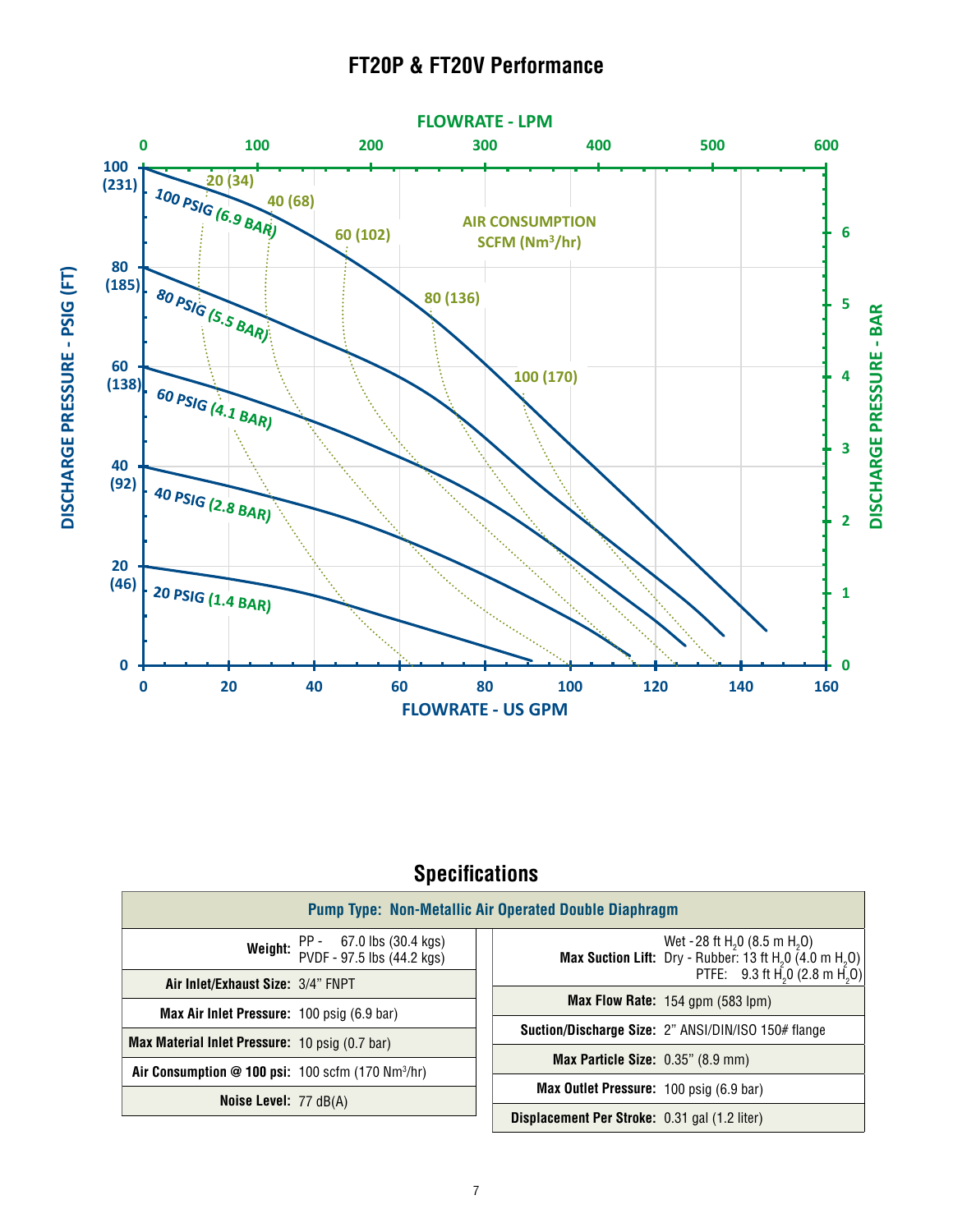## **Installation Drawing**



PUMP MUFFLER IS ON THE BACK SIDE OF THE PUMP. IT CAN BE REMOVED AND EXHAUST CAN BE PIPED TO DESIRED LOCATION.

## **Installation / Operation Precautions**

#### **Installation and Start up**

Install the pump in a vertical position or it may not prime properly. Pump should be located as close to the product being pumped as possible. Suction line length should be as short as possible and limit the number of fittings. Suction line diameter should not be reduced smaller than the suction diameter of the pump. When using rigid pipe run short sections of flexible hose or flexible connections between the pump & piping. Secure the pump to a suitable surface.

#### **Air Supply**

Connect the pump air inlet to an air supply with sufficient capacity to achieve desired performance. A pressure regulating valve should be installed to insure air supply pressure does not exceed recommended limits.

#### **Air Valve Lubrication**

No lubrication is required for the air distribution system.

#### **Fasteners**

Re-torque all fasteners before operation. Creep of housing and gasket materials may cause fasteners to loosen. Re-torque all fasteners to the torque specifications listed on the exploded view drawing in this manual.

#### **Air Inlet & Priming**

Pump will start to operate as soon as the shut-off valve is opened. It is recommended to open the shut-off valve slowly at first. Once the pump primes; the shut-off valve can be opened additionally to increase the pump's flow. If the pump is operating but not pumping any liquid see the troubleshooting section for tips & suggestions.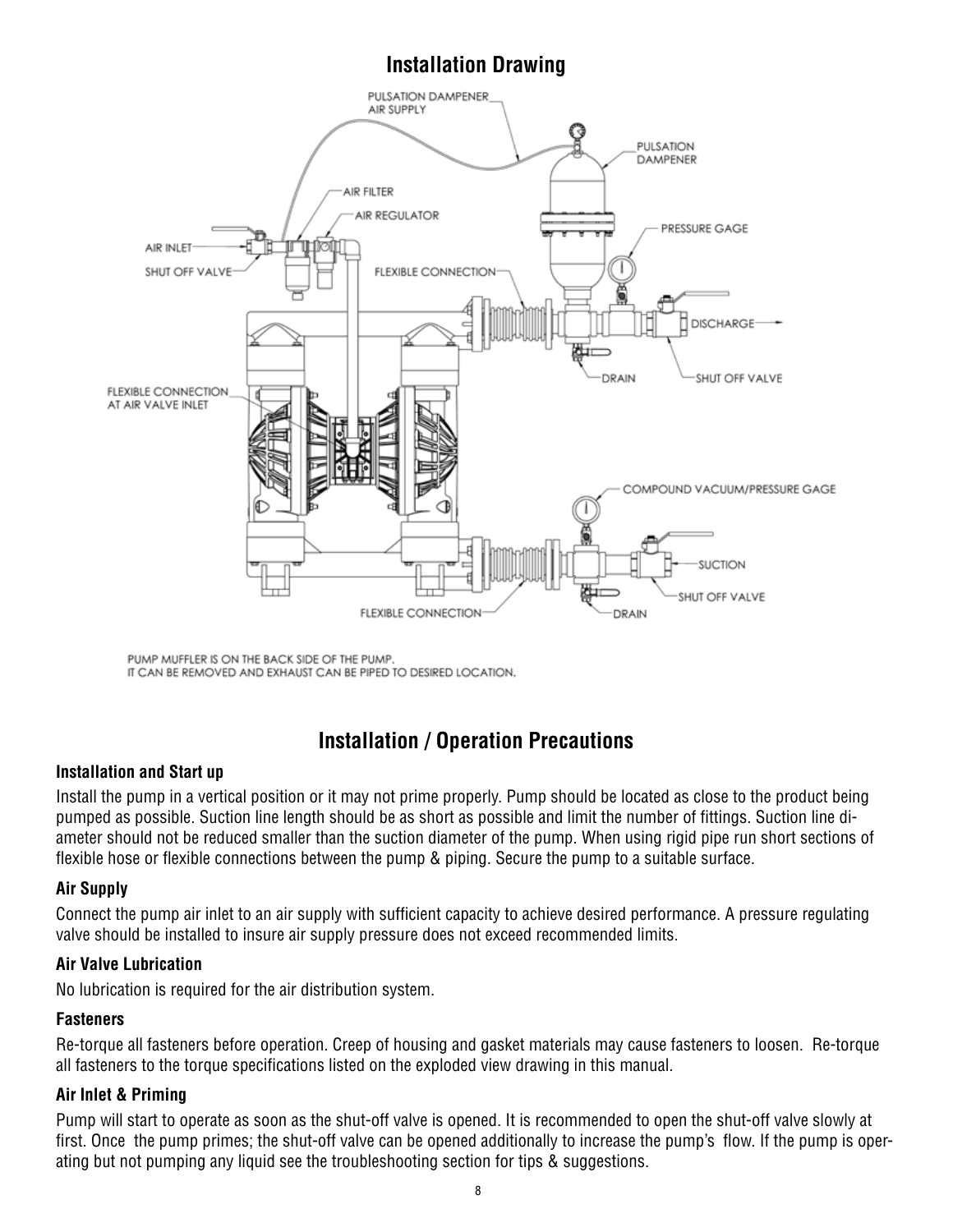#### **Accessories**

Surge suppressors, spill stops & filter regulators are available and should be used with FTI Air pumps.

## **Troubleshooting Tips & Suggestions**

#### **PUMP WILL NOT START OR CYCLE:**

- Blocked liquid pipe or hose Clean out or replace
- Clogged liquid chamber Remove debris
- Diaphragm shaft bushing / o-ring leak Replace o-rings
- Air valve carrier not shifting Inspect, clean, re-oil with 10 wt. air tool oil. (aluminum air valve)
- Air valve carrier not shifting Inspect, replace seals (polypropylene air valve)

#### **ERRATIC CYCLING:**

- Diaphragm failure Replace diaphragm
- Valve ball not seating properly, worn or damaged Inspect, remove debris or replace
- Leak in suction line Inspect, repair or replace
- Diaphragm shaft bushing / o-ring leak Replace o-rings
- Air valve carrier not shifting Inspect, clean, re-oil with 10 wt. air tool oil. (aluminum air valve)
- Air valve carrier not shifting Inspect, replace seals (polypropylene air valve)
- Over lubrication in air valve Inspect, degrease, reuse. Adjust lubrication
- Excess moisture in air valve Inspect, dry, reuse. Consider installing an air dryer
- For aluminum air valves, worn carrier or valve bore measure carrier and valve bore, diametrical clearance should be between .0020" - .0035". Replace worn components as needed
- For plastic air valves, worn carrier seals replace carrier seals if there is no longer interference between seals and valve bore

#### **PUMP CYCLES BUT WILL NOT PUMP:**

- Too much suction lift Reduce suction lift or fill liquid chambers with liquid
- Leak in suction line Inspect, repair or replace
- Valve ball not seating properly, worn or damaged Inspect, remove debris or replace
- Clogged suction pipe or hose Inspect & clear
- Clogged strainer if used Inspect & clear
- Diaphragm failure Replace diaphragm

#### **PUMPED LIQUID RELEASED FROM AIR EXHAUST**

- Diaphragm failure Replace diaphragm
- Outer plate unthreading Tighten & re-torque

#### **Maintenance**

#### **Recommended tools for Servicing Pump**

• 13 mm, 15 mm, & 17 mm box wrenches; (2) 30mm socket wrenches, snap ring pliers; 5, 6, & 8 mm hex wrenches, o-ring pick, & torque wrench.

#### **Wet End Servicing (Installing Wet End Kit)**

- Relieve airline pressure and fluid line pressures before conducting maintenance.
- The pump can be drained by turning it upside down and allowing fluid to drain into an appropriate container. Use proper safety equipment when conducting maintenance as internal components may still contain the pumped media.
- Lubricate all stainless steel to stainless steel fasteners to prevent galling. Torque values listed in the back of this manual are for lubricated fasteners.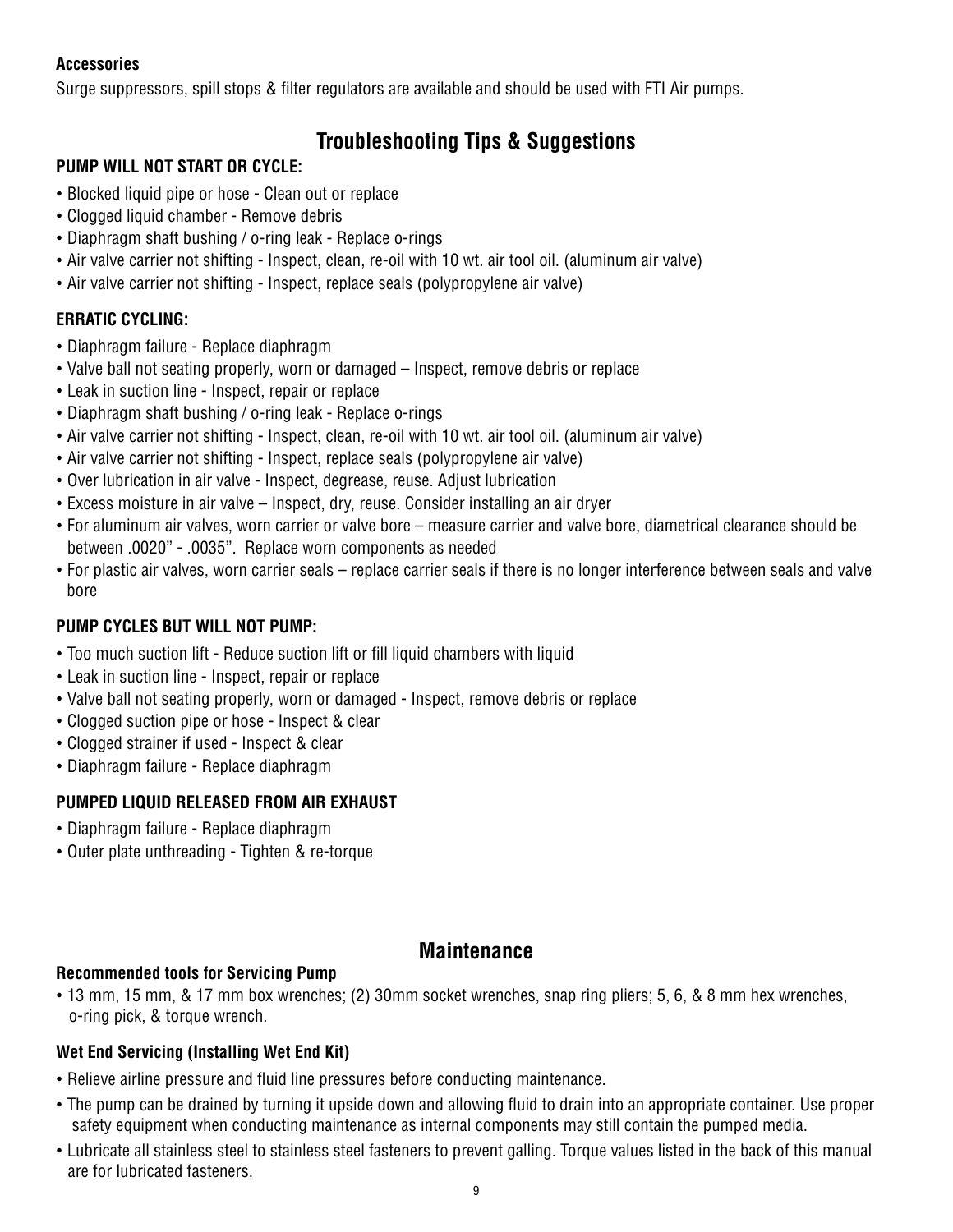#### **Wet End Disassembly**

 Remove the (8) discharge manifold bolts & **1**washers (items 11 & 12) from the discharge manifold (item 39) using a 17 mm wrench.



**2** The discharge seat o-rings, valve seats, and valve balls (items 14, 15, 16, & 17) can now be accessed and replaced if needed.



**3** Repeat the above steps for the suction manifold (item13). The seat o-rings, valve seats and valve balls (items 14, 15, 16, & 17) are located in the liquid chambers (item 19).



**4** Remove both liquid chambers by removing the (12) bolts, washers & nuts (items 11, 12, 18 & 27) on each liquid chamber using a 17mm wrench and nuts can be removed using a 15mm wrench. Inspect and replace diaphragms if needed.

**5** To remove the diaphragms (items 21/22), begin by loosening the (2) outer plates (item 20) using two 30 mm wrenches. Use 6-sided sockets or wrenches to prevent damage to the hex portion of the outer plate.



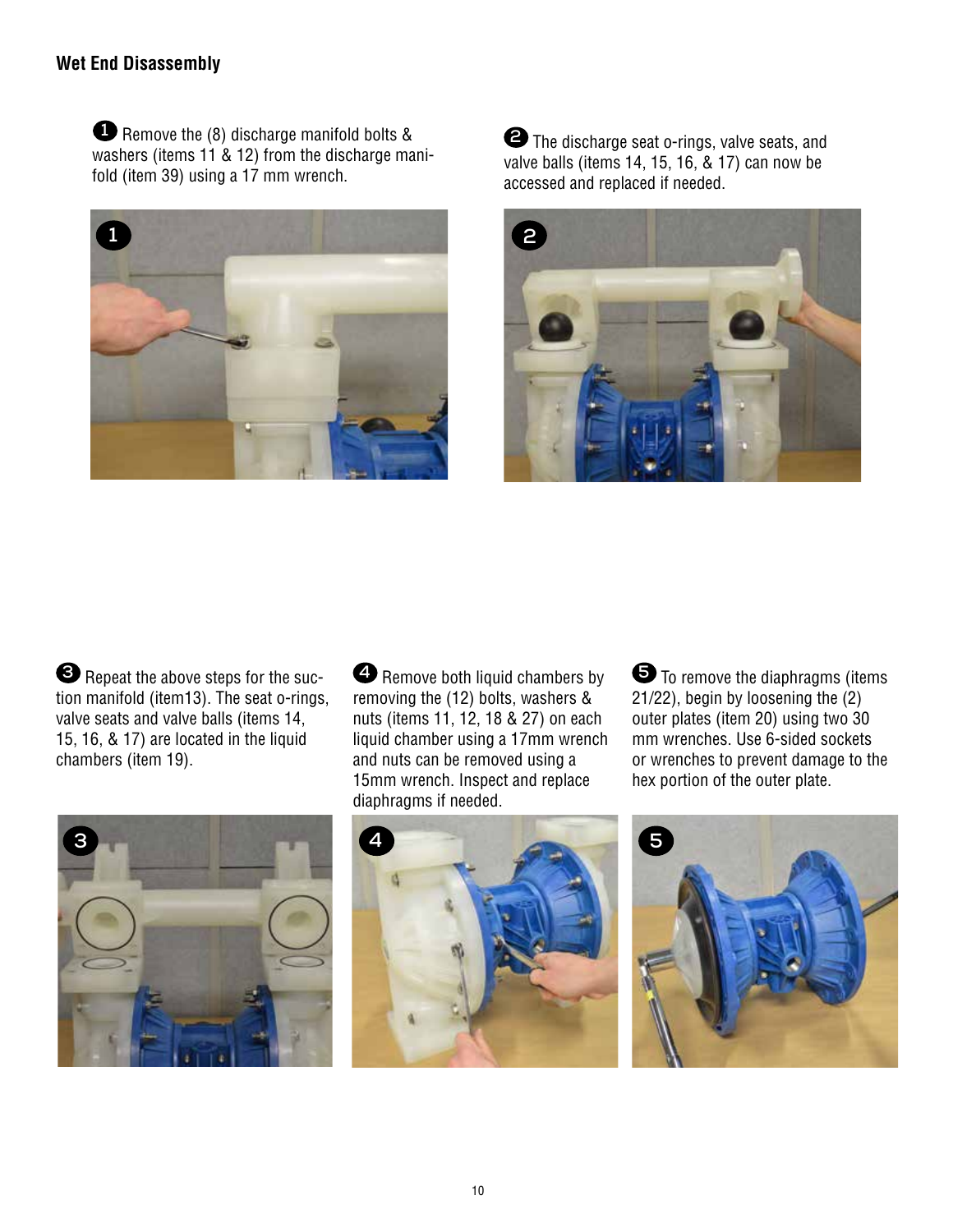**6** Remove the outer plate, diaphragm(s), and inner plate (items 20, 21/22 & 23) from the side that is loosened. Pull or push the shaft (item 32) and remaining plates and diaphragms out of the center section. If pulling, it may be easier to grip the diaphragm if it is inverted.





**7** To remove the remaining diaphragm(s) (items 21/22) and plates (items 20 & 23) from the shaft (item 32), place the shaft in a vise. Using a 6-sided 30 mm wrench, remove the remaining diaphragm(s) and plates.



After performing required maintenance, the pump can be reassembled. The pump can also be reassembled using the disassembly instructions in the reverse order as listed above. For detailed assembly instructions, follow the steps in the Wet End Reassembly section beginning on page 12.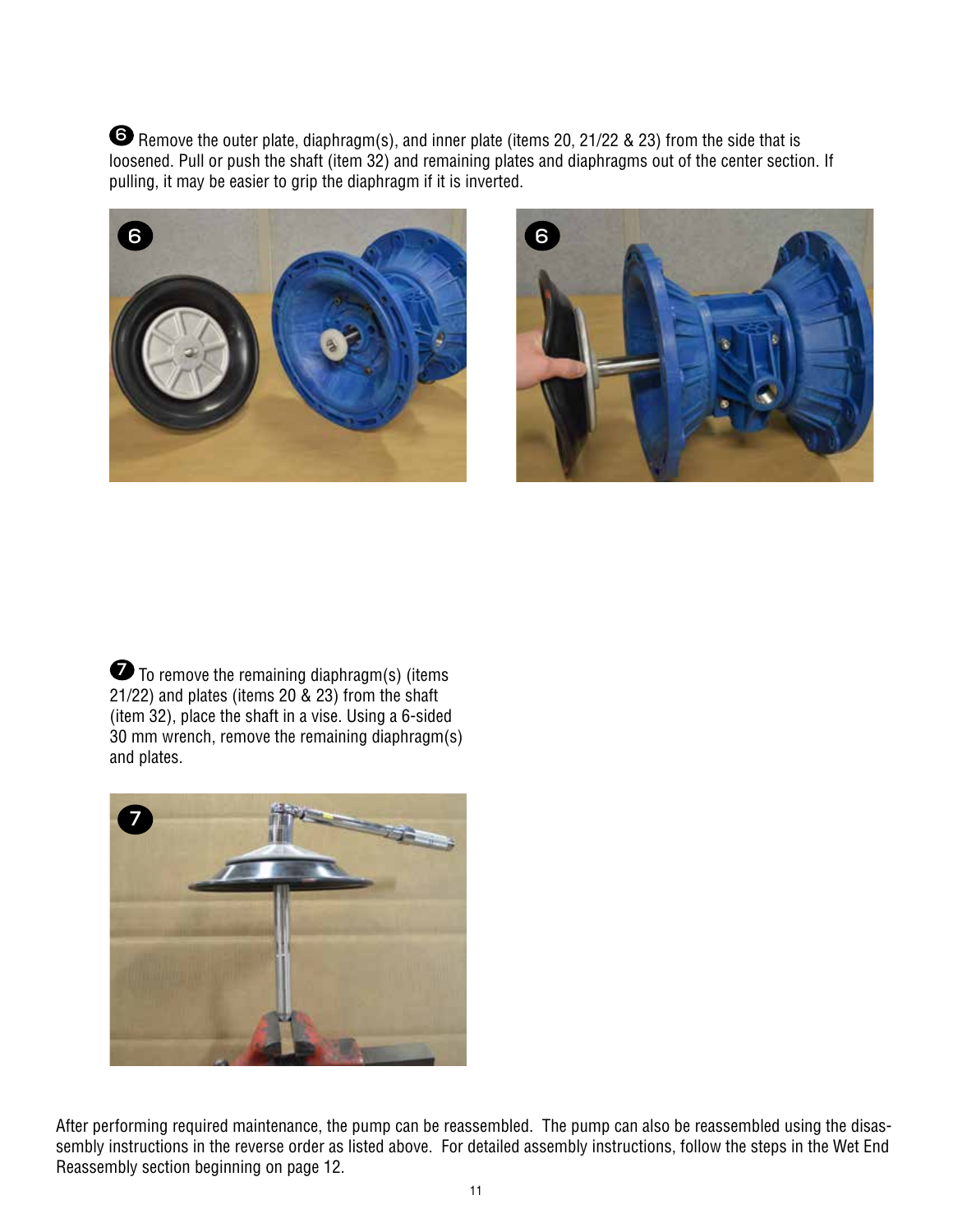#### **Wet End Reassembly**

 Slide the center hole of one diaphragm (item **1** 22) over the molded-in bolt of an outer plate (item 20). The air side of the diaphragm is labeled and should face away from the plastic portion of the outer plate.

If the pump is fitted with PTFE diaphragms (item 21), first place a PTFE diaphragm over the molded in bolt of the outer plate (item 20). Then place the backup diaphragm (item 22) on the outer plate. The shape of the PTFE diaphragm and back up diaphragm should roughly conform to one another. See the exploded view drawing for proper orientation.



 Place the inner plate (item 23) over the molded-in **2 3**bolt. Ensure the round recess in the plate faces the diaphragm (item 22).

Place the bump stop (item 31) onto one end of the shaft (item 32).



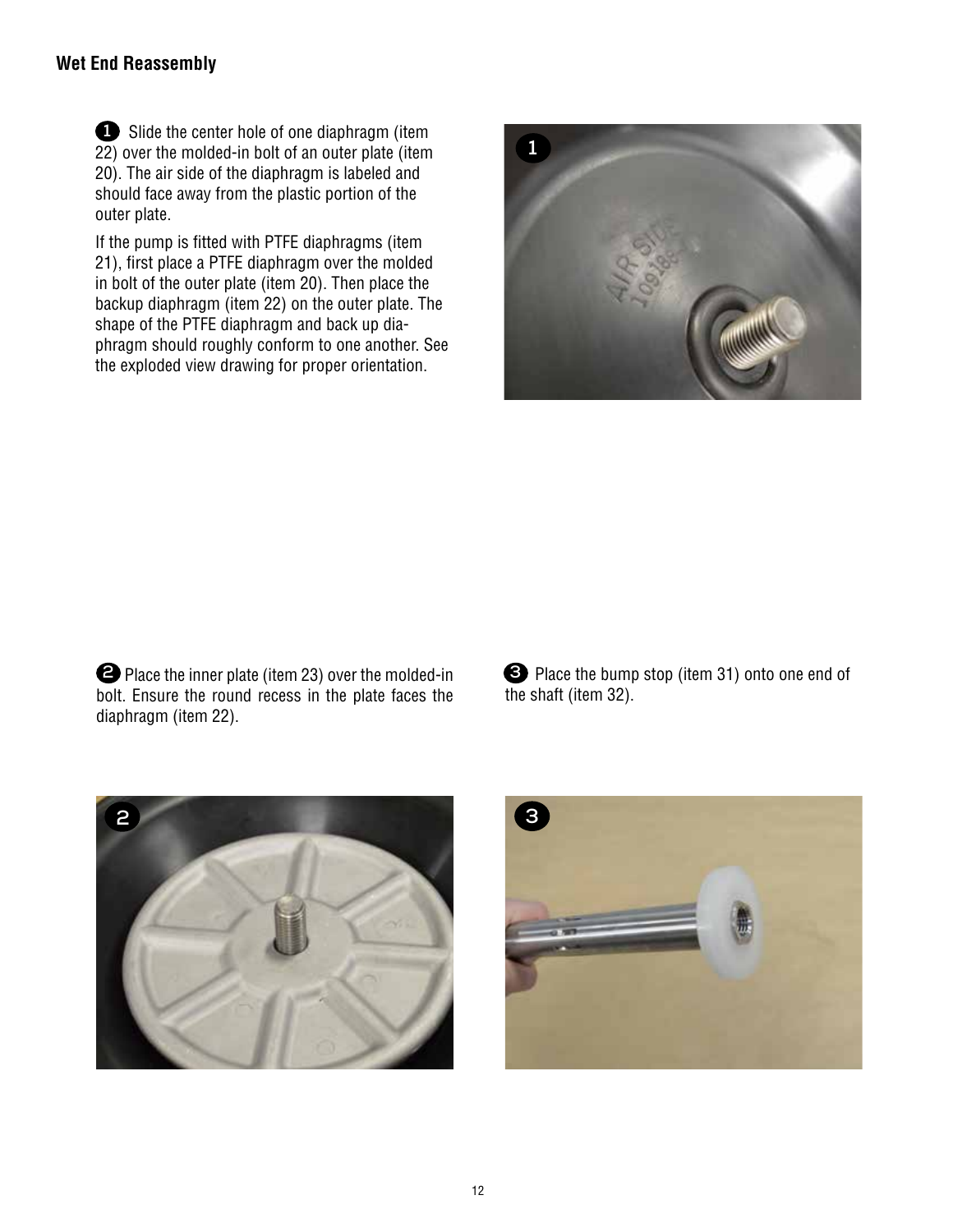$\bigoplus$  Apply a couple drops of a medium strength  $\bigoplus$ thread locker, such as Loctite® 246, to the molded in outer plate bolt (item 20). Thread the shaft (item 32) onto the molded in bolt until it is snug to the flat back side of the inner plate (item 22).



The shaft (item 32) and shaft o-rings (item 30) should retain the lubricant that was factory applied. If they appear dry, apply a light coat of lithium thickened grease. Avoid over lubrication as it can cause decreased performance of the air distribution system.



**O** Push the shaft (item 32) through the center of the shaft bushing (item 29). It is normal for this to be a tight fit, especially if the shaft and shaft o-rings (item 30) are in good condition.

**6** Push the shaft (item 32) through the center of Place the remaining bump stop (item 31) on the other end of the shaft.



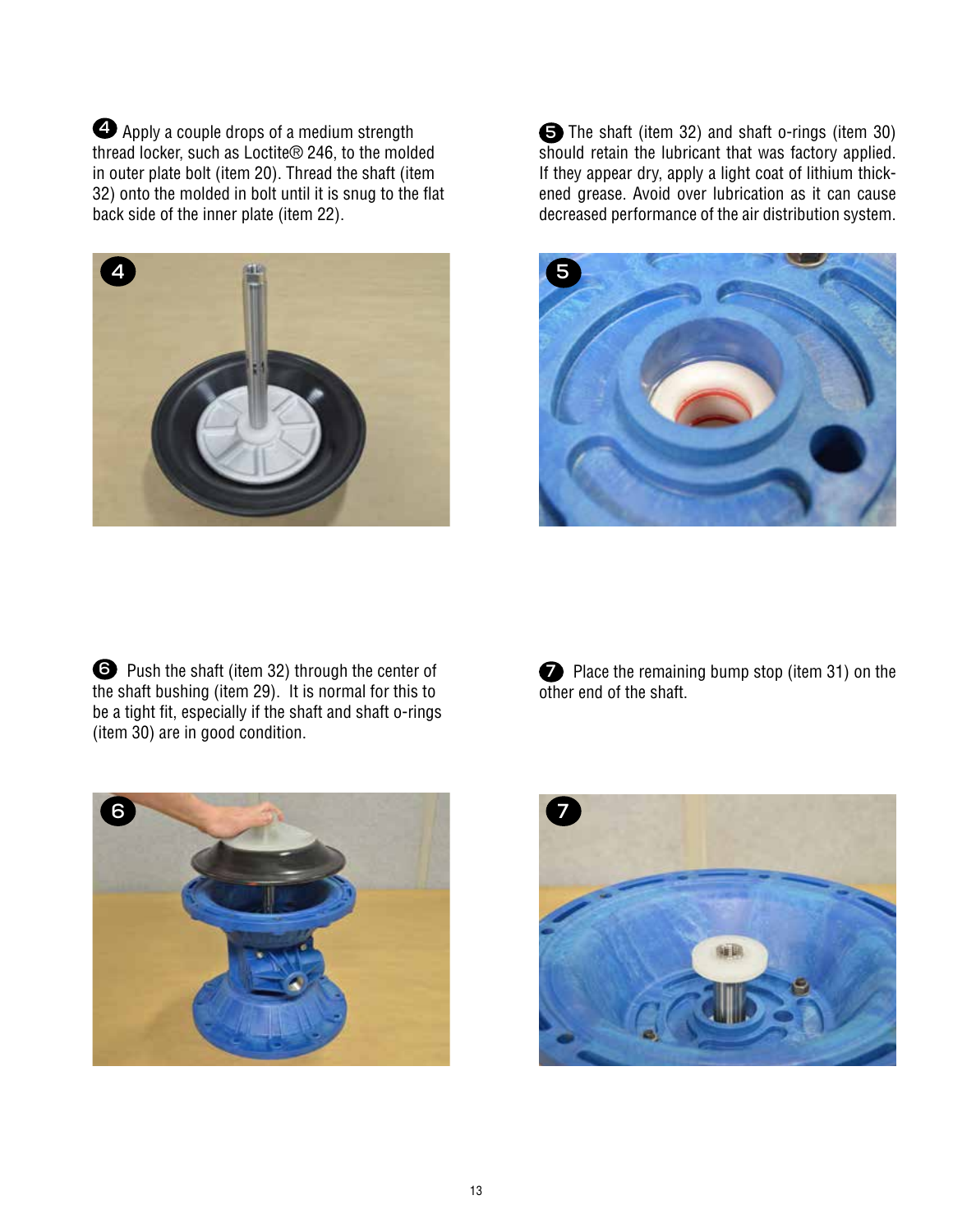It may be easier to thread the molded in bolt into **8** the shaft if the diaphragm(s) is inverted on one or both sides. This can be done by hand.

 The other diaphragm(s) (items 21/22) and inner/ **9** outer plates (items 20 & 23) can be installed onto the opposite end of the shaft (item 32).





 Tighten and torque the outer plates (item 20). If **10** the pump is fitted with PTFE diaphragms (item 21), it is necessary to restrict their ability to rotate when tightening the outer plates. This can be done by inserting all the liquid chamber bolts (items 12 & 18) through the PTFE diaphragm holes and into the center section (item 35) on each side. This will ensure that the PTFE diaphragm does not obstruct the bolts ability to thread into the center section when the liquid chambers are installed. Remove these bolts once the outer plates are torqued.

**11** Install the liquid chambers (item 19) by placing one side over the diaphragm. Start all bolts, washers & nuts (items 11, 12, 18 & 27) before tightening and torqueing. Torque all fasteners in a star pattern. Repeat to install the second liquid chamber. Ensure both chambers are orientated the same and that the inlet and outlet ports are vertical when facing the front of the pump as shown.





**Note**: When installing polytetrafluoroethylene (PTFE) diaphragms, it is important to tighten outer plates simultaneously (turning in opposite directions) to ensure tight fit.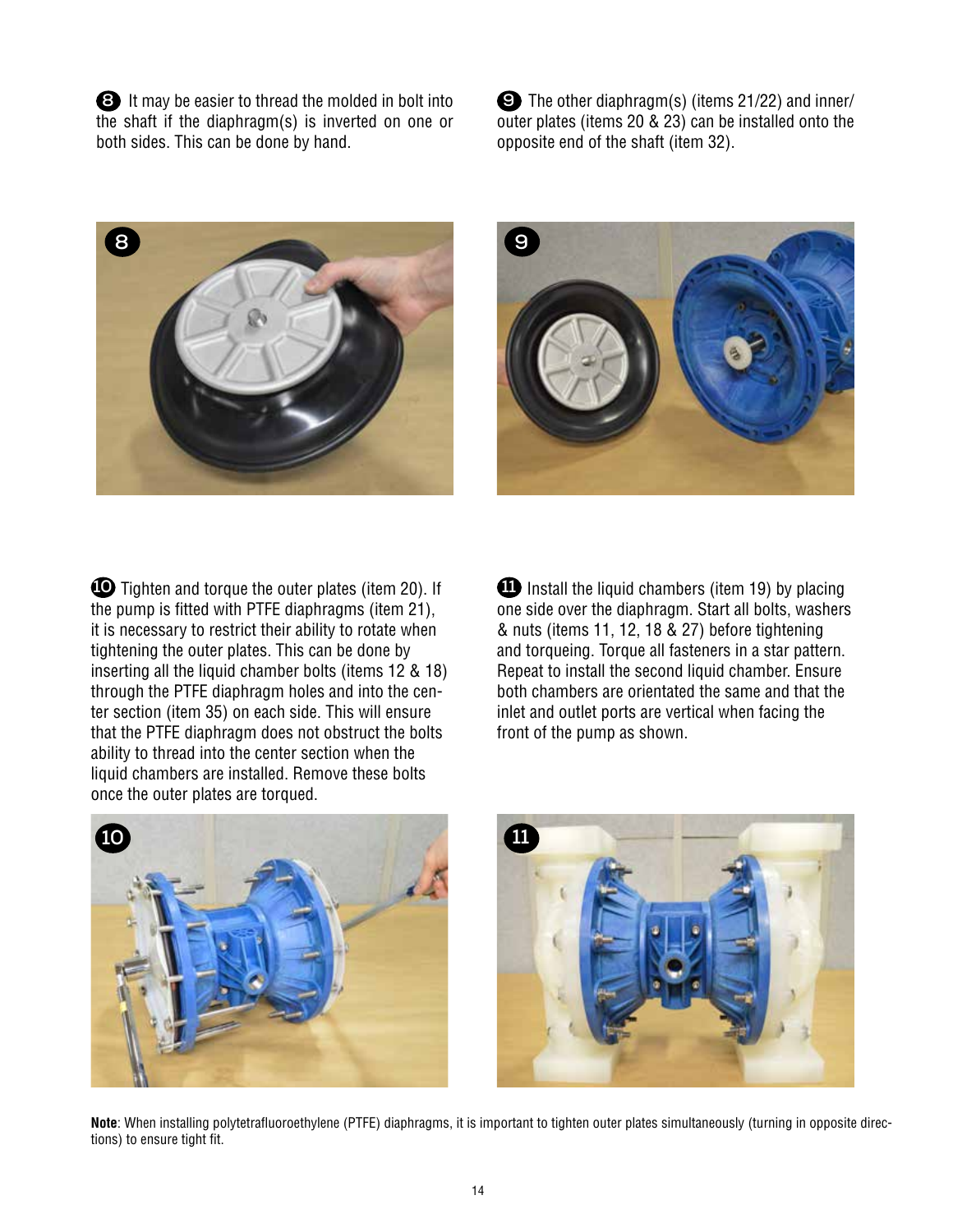**12** Flip the pump upside down and drop the suction valve balls (item 17) into the liquid chamber (item 19) ball cages.



**13** Place the valve seats (item 16) into the seat counter bores of the liquid chambers (item 19). The o-ring (item 14) gland in the valve seat should be facing away from the valve ball.



**14** Place the manifold o-rings (item 15) into the o-ring gland on the suction manifold (item 39). Place the suction manifold atop the pump and install, tighten and torque the (8) manifold bolts & washers (items 11 & 12).



**15** Stand the pump upright onto the suction manifold feet (item 13). Place the large o-rings (item 15) into the glands in the face of the liquid chambers (item 19) followed by the small o-ring (item 14) in the gland of the valve seats (item 16). Place the valve seats on the liquid chambers with the o-ring down against the liquid chamber.

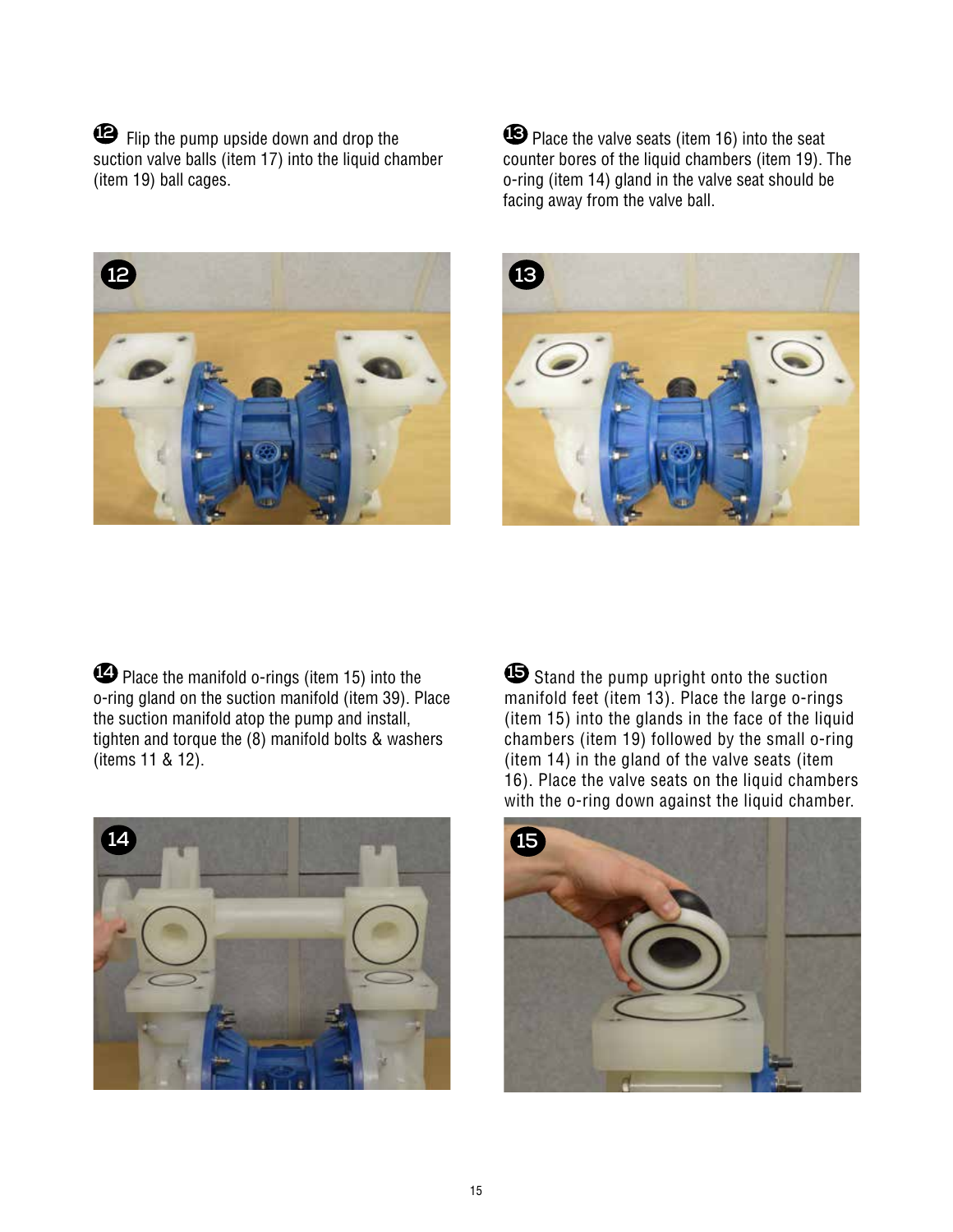**16** Place the valve balls (item 17) on the valve seats and discharge manifold (item 39) atop the components that are stacked on top of the liquid chambers. Install, tighten and torque the (8) manifold bots & washers (items 11 & 12).



#### **Air End Servicing (Installing Air End Kit)**

#### **Shaft, Bushing, & O-ring Replacement**

• Follow steps 1 – 7 in the Wet End Servicing disassembly section to access the shaft bushing (item 29) and o-rings (items 28 & 30).

**1** Remove both air chambers by removing the (4) bolts and (4) nuts using a 13mm (or ½") wrench.



**2** Remove and set aside the air valve (item 3) using a 6 mm hex wrench (see "Valve & Muffler Gasket Replacement" section for more details). The shaft bushings (item 29) can be removed by placing a large socket between the two bushings. Place an extension into the socket from one side of the center section. Tap with a rubber mallet to remove the bushing. Repeat for the remaining bushing.

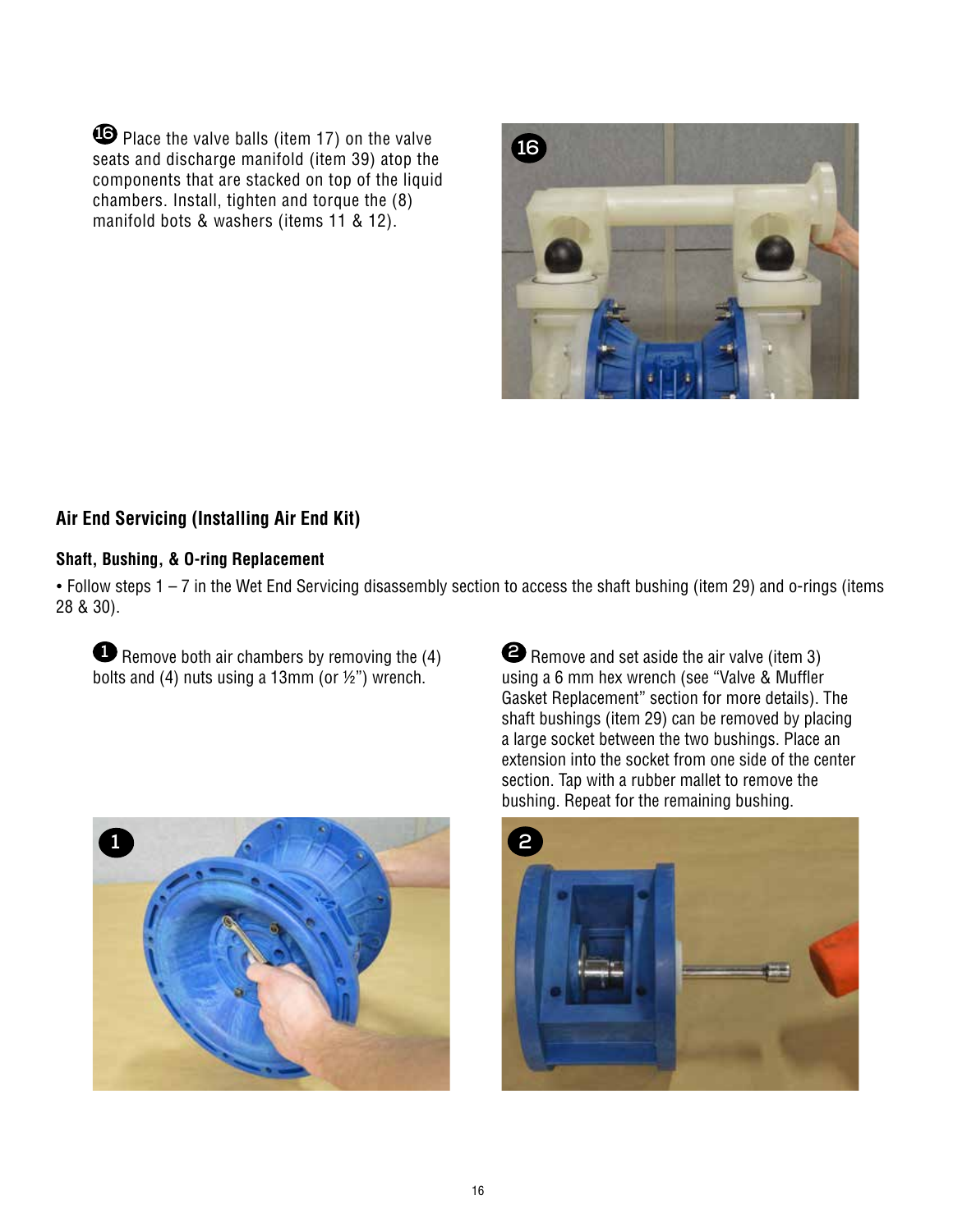**3** Use the supplied grease packets to lightly grease the OD and ID o-rings (items 28 & 30) that come preinstalled in the new shaft bushings supplied in air end kits.

**4** Insert both bushings into the center section. Ensure the bushing is fully installed and the large rib on the outside of the bushing is flat against the center section.





**5** Inspect the shaft (item 32) for damage. It is common for shafts to become grooved during service. Grooving is normally caused by carbonized oil and/or abrasive foreign material getting trapped between the seal and the shaft. Over time, deep grooves can form in the shaft. When that occurs, it is recommended that the shaft be replaced.



**6** After determining if the condition of the shaft is acceptable, ensure both center section o-rings (items 33 & 34) are in place on both sides of the center section.

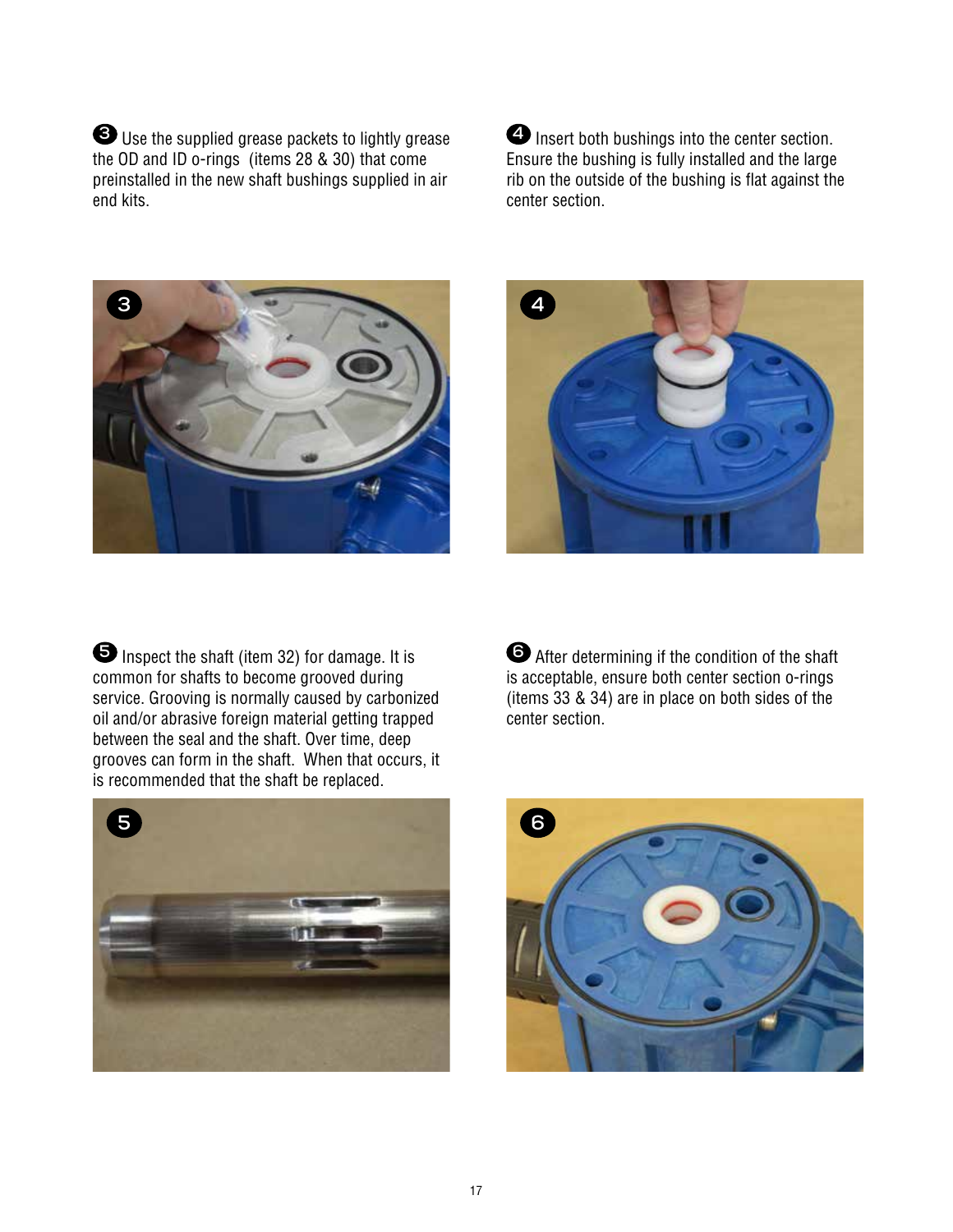**7** Install both air chambers (item 26) by placing one side on top of the center section (item 35). Ensure the air path hole of the center section lines up with the through hole in the air chamber. Insert the bolts & washers (items 24 & 25) through the air chamber and center section.

**8** Flip the components over and place the remaining air chamber on the center section. Thread the nuts & washers onto the bolts (items 24, 25 & 40). Tighten and torque the fasteners.





• To rebuild the rest of the pump, follow steps 5 – 16 in the Wet End Servicing – Wet End Reassembly section.

#### **Air Valve O-Ring Replacement**

**1 Plastic Air Valve** - To replace the valve cap o-ring remove the retaining ring (item 8), than unthread the valve cap (item 6) using an 8mm hex wrench.



**1 Aluminum Air Valve** - To replace the valve cap o-rings (item 5), remove the (3) button head cap screws (item 7) using a 5mm hex wrench. Repeat for the remaining cap.

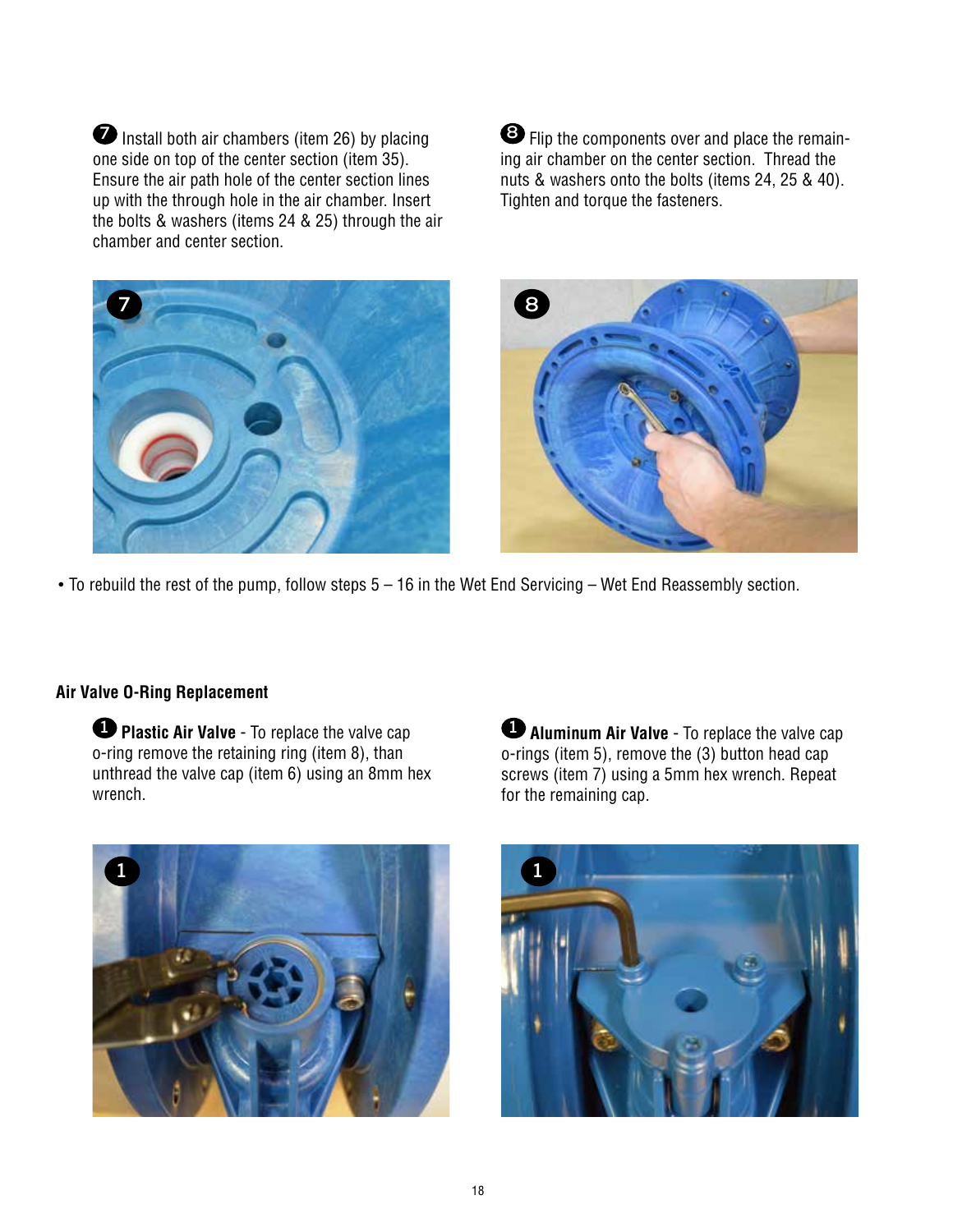**2 Plastic Air Valve** - Remove and replace o-ring (item 5). Install cap (item 6) and tighten until groove for the retaining ring is visible. Install retaining ring (item 8).

**2 Aluminum Air Valve** - Remove and replace o-ring (item 5). Install cap (item 6), tighten, and torque the valve cap screws (item 7). Repeat for the remaining cap.





#### **Valve and Muffler Gasket Replacement**

**1** Remove the valve body (item 3) by removing the (4) socket head cap screws & lock washers (items 1 & 2) that attach the valve body to the muffler plate (item 38) with a 6mm hex wrench.



**2** Pull the valve body and gasket (items 3 & 36) off the front of the center section (item 35) and the muffler plate gasket, muffler plate and muffler (items 37, 38 & 41) off the back.

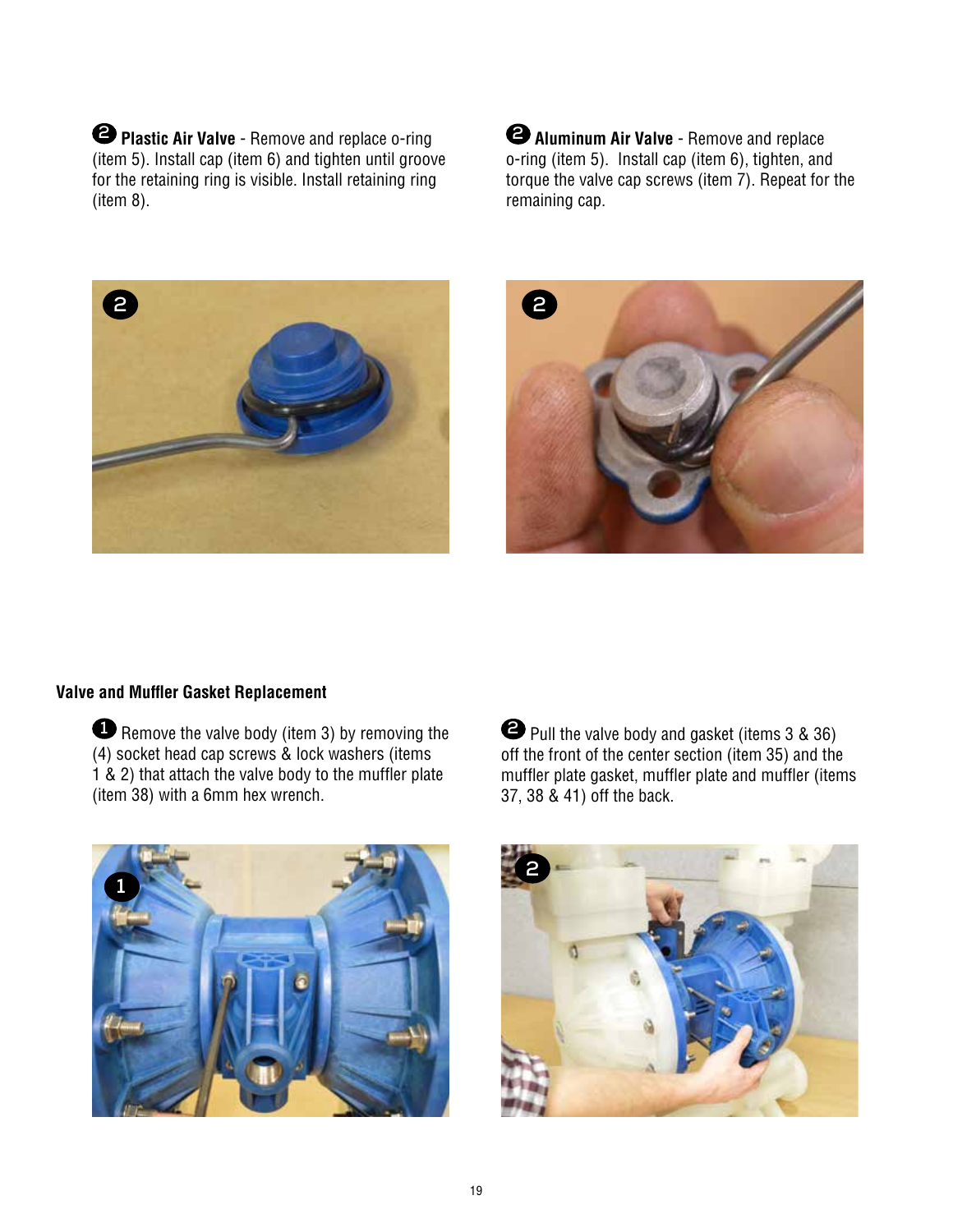**3** Place the new gasket (item 36) on the air valve (item 3) and ensure the slots in the gasket align with the slots in the air valve and valve plate (item 10).

**Air Valve Slide, Plate & Gasket Orientation:** If the valve plate (item 10) and slide valve (item 9) are removed, ensure they are installed in the proper orientation. The flat face of the slide valve sits in the pocket of the valve carrier (item 4) so that the square cut out on the slide valve faces the smooth polished side of the valve plate.



**4** Insert the (4) cap screws (item 1) through the valve body and gasket (items 3 & 36) and place onto the center section (item 35). Ensure the slide valve and valve plate (items 9 & 10) are in place and the valve sits flat on the center section.

**5** Place the muffler gasket (item 37) over the (4) cap screws & lock washers (items 1 & 2) on the back side of the center section (item 35) followed by the muffler plate and muffler (items 38 & 41).

**6** Tighten and torque the (4) cap screws into the muffler plate.





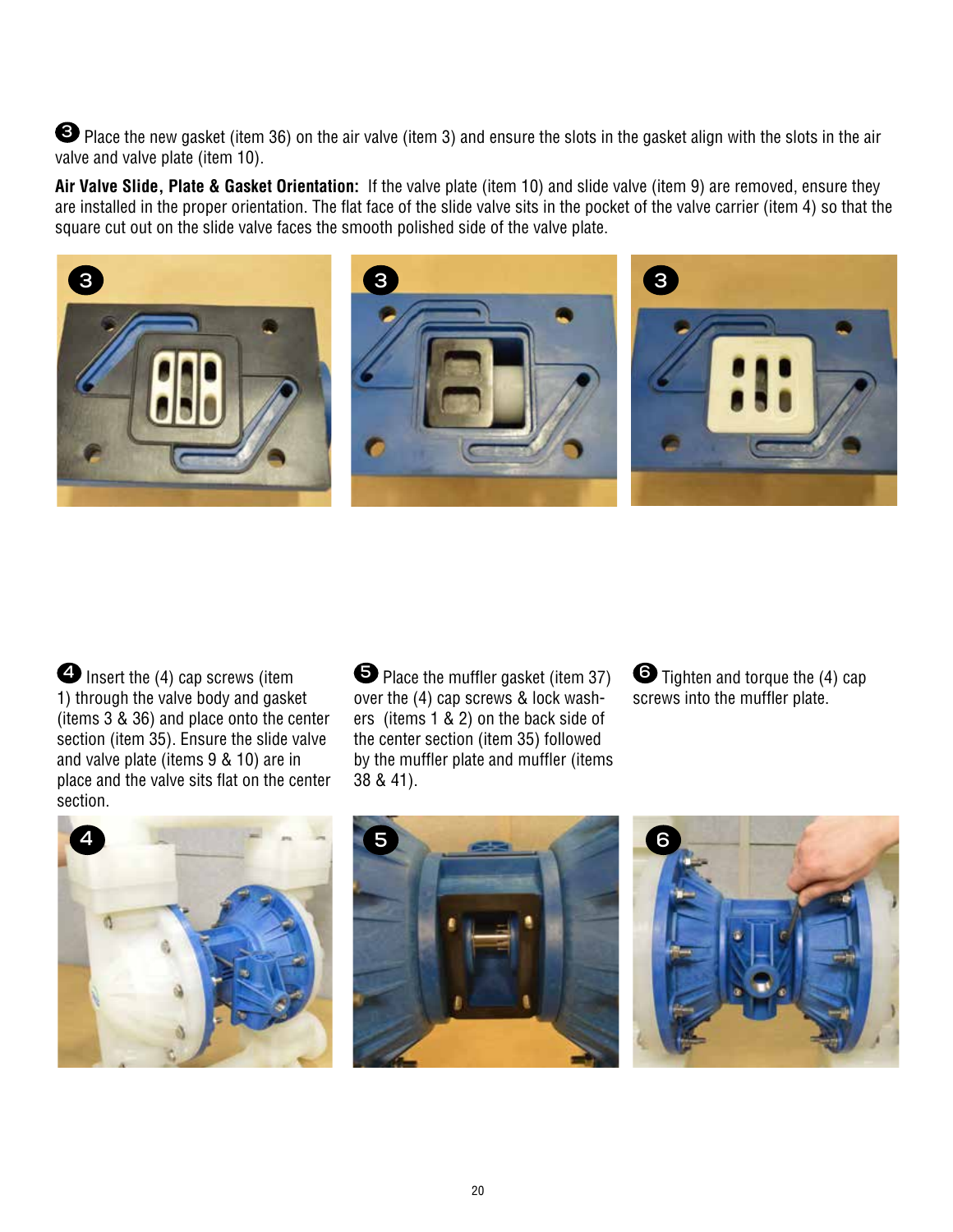#### **Replacement Air Valve Kit Installation**

- 1. Remove the valve that is to be replaced by removing the (4) socket head cap screws with a 6 mm hex wrench that attaches the valve body to the muffler plate.
- 2. Save the (4) cap screws, (4) lock washers, muffler plate, and muffler. All other valve components can be discarded.
- 3. Remove the packing tape that holds the air valve components in place during shipping.
- Follow steps 3 6 in the Valve and Muffler Gaskets section of Air End Servicing above.



| <b>ITEM</b>     | <b>DESCRIPTION</b>                      | <b>PART NO.</b>                        | <b>QTY</b> | <b>KIT</b>  |
|-----------------|-----------------------------------------|----------------------------------------|------------|-------------|
|                 | CAP SCREW, SOCKET HD M8X1.25 X 120MM SS | 109520                                 | 4          |             |
| $\mathbf{2}$    | WASHER, LOCK M8 HIGH-COLLAR SSTL        | 109518                                 | 4          |             |
| 3               | <b>VALVE BODY</b>                       | SEE AIR VALVE TABLES                   |            | V1/V2       |
| 4               | <b>VALVE CARRIER</b>                    | SEE AIR VALVE TABLES                   |            | V1/N2       |
| 5               | VALVE CAP O-RING                        | SEE AIR VALVE TABLES                   |            | A1/A2/V1/V2 |
| 6               | <b>VALVE CAP</b>                        | SEE AIR VALVE TABLES<br>V1/V2          |            |             |
|                 | CAP SCREW, SOCKET HD M6X1.0X16MM SS     | V <sub>2</sub><br>SEE AIR VALVE TABLES |            |             |
| 8               | RETAINING RING, HO-137 SS               | SEE AIR VALVE TABLES                   |            | V1/N2       |
| 9               | <b>SLIDE VALVE</b>                      | 109259                                 |            | V1/V2       |
| 10 <sup>1</sup> | <b>VALVE PLATE</b>                      | 109263                                 |            | V1/V2       |
| 11              | WASHER, FLAT 3/8" REG. TYPE B SS        | 109514                                 | 40         |             |

## **Exploded View & Spare Parts List**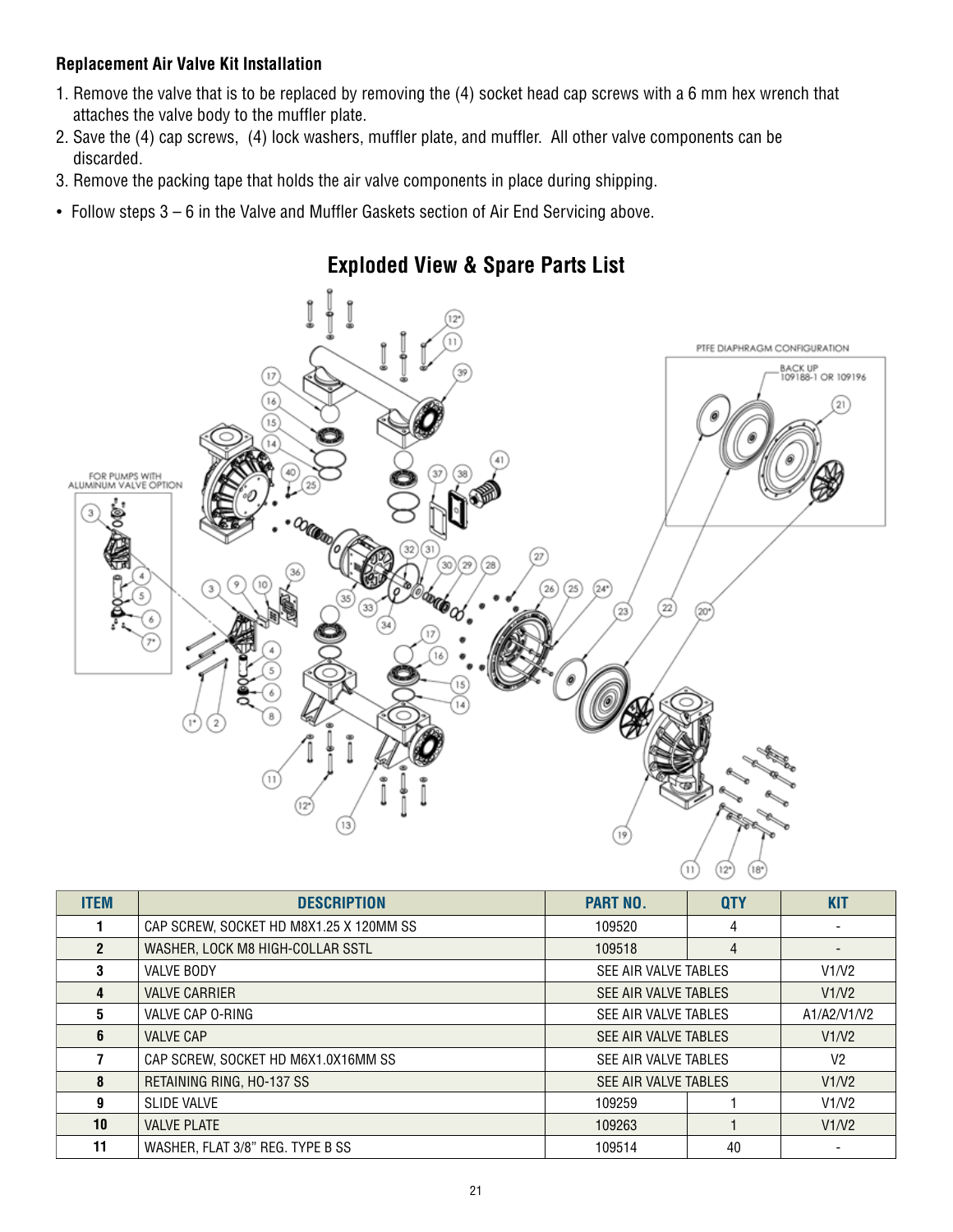| <b>ITEM</b> | <b>DESCRIPTION</b>                              | <b>PART NO.</b> | <b>QTY</b>     | <b>KIT</b> |
|-------------|-------------------------------------------------|-----------------|----------------|------------|
| 12          | CAP SCREW, HEX HD FLNG M10X1.5 X 80MM SSTL      | 109515          | 32             |            |
|             | MANIFOLD, SUCTION POLYPROPYLENE, FDA            | 109276          |                |            |
| 13          | MANIFOLD, SUCTION PVDF                          | 109277          | $\mathbf{1}$   |            |
|             | O-RING, VALVE SEAT, BUNA-N                      | 109308          |                |            |
|             | O-RING, VALVE SEAT, FKM                         | 109323          |                |            |
| 14          | O-RING, VALVE SEAT, POLYURETHANE                | 109537          | 4              | W          |
|             | O-RING, VALVE SEAT, SANTOPRENE                  | 109538          |                |            |
|             | O-RING, VALVE SEAT, FEP ENCAPSULATED FKM, FDA   | 109536          |                |            |
|             | O-RING, MANIFOLD, BUNA-N                        | J104095         |                |            |
|             | O-RING, MANIFOLD, FKM                           | J102389         |                |            |
| 15          | O-RING, MANIFOLD, POLYURETHANE                  | 109541          | 4              | W          |
|             | O-RING, MANIFOLD, SANTOPRENE                    | 109542          |                |            |
|             | O-RING, MANIFOLD, FEP ENCAPSULATED FKM, FDA     | 109328          |                |            |
| 16          | VALVE SEAT, POLYPROPYLENE, FDA                  | 109293          | 4              | W          |
|             | <b>VALVE SEAT, PVDF</b>                         | 109298          |                |            |
|             | VALVE BALL, NEOPRENE (GREEN DOT)                | 109205          |                |            |
|             | VALVE BALL, BUNA (RED DOT)                      | 109209          |                |            |
|             | VALVE BALL, EPDM (BLUE DOT)                     | 109213          |                |            |
|             | VALVE BALL, FKM (WHITE OR SILVER DOT)           | 109217          |                |            |
| 17          | VALVE BALL, SANTOPRENE (RED BALL)               | 109221          | 4              | W          |
|             | VALVE BALL, SANTOPRENE, FDA (NATURAL)           | 109221-1        |                |            |
|             | VALVE BALL, PTFE, FDA (WHITE BALL)              | 109201          |                |            |
|             | VALVE BALL, 316 STAINLESS STEEL, FDA            | 109370          |                |            |
|             | VALVE BALL, WEIGHTED PTFE, FDA (WHITE BALL)     | 109379          |                |            |
| 18          | CAP SCREW, HEX HD FLNG M10X1.5 X 150MM SSTL     | 109516          | 8              |            |
| 19          | LIQUID CHAMBER, POLYPROPYLENE, FDA              | 109767-11       | $\overline{c}$ |            |
|             | LIQUID CHAMBER, PVDF                            | 109767-12       |                |            |
| $20\,$      | OUTER PLATE, POLYPROPYLENE, FDA                 | 109155          | $\overline{2}$ |            |
|             | OUTER PLATE, PVDF                               | 109158          |                |            |
| 21          | DIAPHRAGM, PTFE, FDA (WHITE) - REQUIRES BACK UP | 109184          | $\overline{2}$ | W          |
|             | DIAPHRAGM, NEOPRENE (GREEN DOT)                 | 109188-1        |                |            |
|             | DIAPHRAGM, BUNA-N, FDA (RED DOT)                | 109188-2        |                |            |
|             | DIAPHRAGM, EPDM (BLUE DOT)                      | 109188-3        |                |            |
|             | DIAPHRAGM, FKM (WHITE OR SILVER DOT)            | 109188-4        |                |            |
| 22          | DIAPHRAGM, SANTOPRENE (RED)                     | 109196          | $\overline{c}$ | W          |
|             | DIAPHRAGM, SANTOPRENE, FDA (NATURAL)            | 109196-1        |                |            |
|             | DIAPHRAGM, HYTREL (CREAM)                       | 109192          |                |            |
|             | DIAPHRAGM, HYTREL, FDA (NATURAL)                | 109192-1        |                |            |
|             | DIAPHRAGM, POLYURETHANE (BEIGE)                 | 109437          |                |            |
| 23          | INNER PLATE - ALUMINUM                          | 109170          | $\overline{2}$ |            |
|             | INNER PLATE - STAINLESS STEEL                   | 109715          |                |            |
| 24          | CAP SCREW, M8X1.25 X 160MM                      | 109473          | 4              |            |
| 25          | WASHER, FLAT M8                                 | 109469          | 8              |            |
| 26          | AIR CHAMBER, GF POLYPROPYLENE                   | 109146          | $\overline{2}$ |            |
| 27          | NUT, HEX HD FLNG M10X1.5 SSTL                   | 109509          | 24             |            |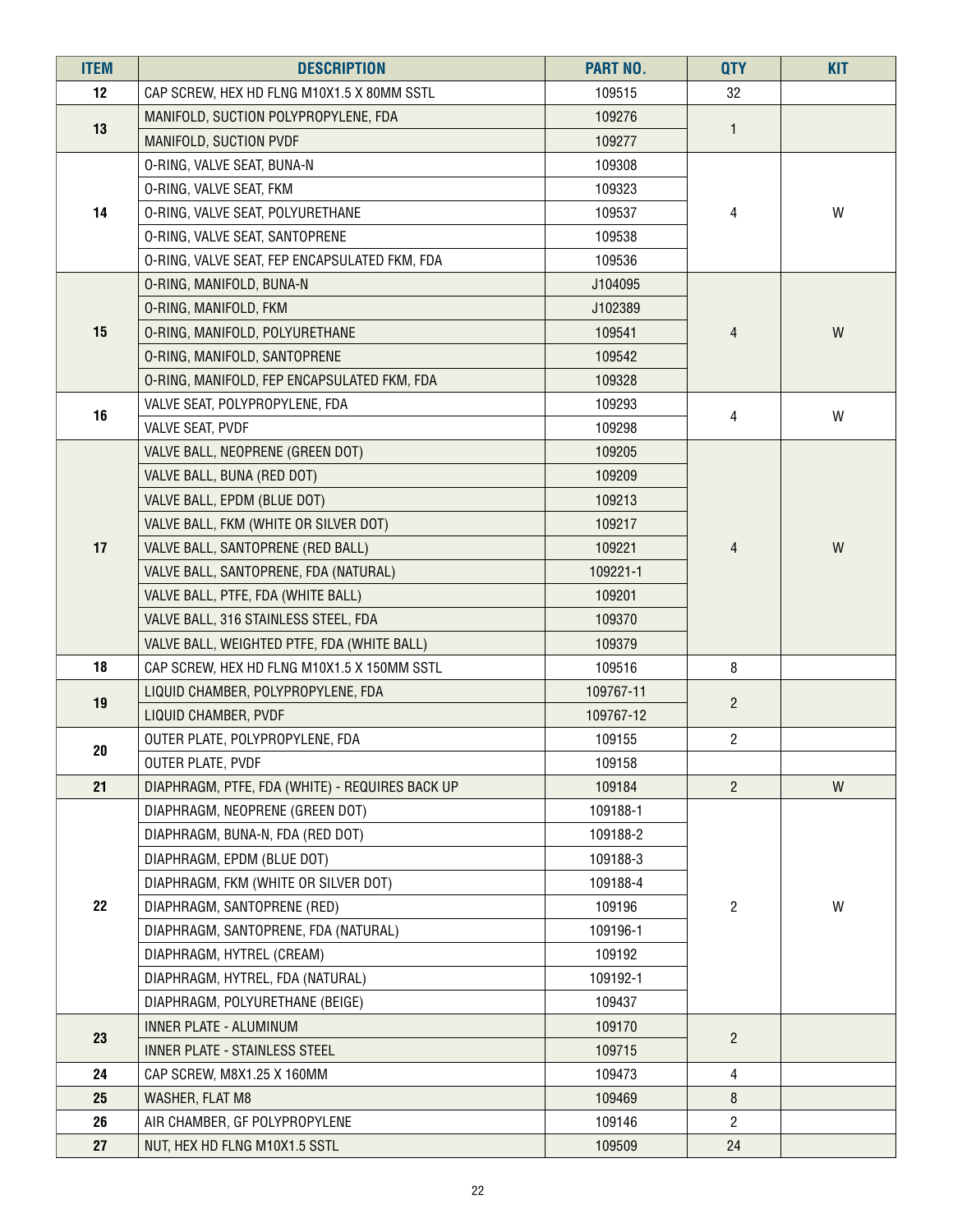| <b>ITEM</b> | <b>DESCRIPTION</b>                      | <b>PART NO.</b> | <b>QTY</b>     | <b>KIT</b>  |
|-------------|-----------------------------------------|-----------------|----------------|-------------|
| 28          | O-RING, BUSHING OD                      | 109420          | 4              | A1/A2       |
| 29          | <b>SHAFT BUSHING</b>                    | 109180          | $\overline{2}$ | A1/A2       |
| 30          | O-RING, SHAFT                           | 109424          | 6              | A1/A2       |
| 31          | <b>BUMP STOP</b>                        | 109429          | $\overline{2}$ |             |
| 32          | <b>SHAFT</b>                            | 109175          |                |             |
| 33          | O-RING, CENTER SECTION, LARGE           | 109434          | $\mathfrak{p}$ | A1/A2       |
| 34          | O-RING, CENTER SECTION, SMALL           | 109418          | $\mathfrak{p}$ | A1/A2       |
| 35          | CENTER SECTION, GF POLYPROPYLENE        | 109151          |                |             |
| 36          | GASKET, AIR VALVE                       | 109267          |                | A1/A2/V1/V2 |
| 37          | <b>GASKET, MUFFLER</b>                  | 109428          |                | A1/A2/V1/V2 |
| 38          | <b>MUFFLER PLATE</b>                    | 109271          |                |             |
| 39          | MANIFOLD, DISCHARGE, POLYPROPYLENE, FDA | 109280          | ۴              |             |
|             | MANIFOLD, DISCHARGE, PVDF               | 109281          |                |             |
| 40          | NUT, HEX HD M8X1.25                     | 109474          | 4              |             |
| 41          | <b>MUFFLER</b>                          | 109562          |                |             |

#### **KIT COLUMN KEY:**

W - PARTS SUPPLIED IN A WET SIDE KITS

A1 - PARTS SUPPLIED IN PLASTIC VALVE AIR END KIT 109674

A2 - PARTS SUPPLIED IN ALUMINUM VALVE AIR END KIT 109596

V1 - PARTS SUPPLIED IN PLASTIC REPLACEMENT VALVE KIT 109677

V2 - PARTS SUPPLIED IN ALUMINUM REPLACEMENT VALVE KIT 109590

| PUMPS FITTED WITH GFRPP AIR VALVES<br>FT20 - P- |                                 |                 |            |                |
|-------------------------------------------------|---------------------------------|-----------------|------------|----------------|
| <b>ITEM</b>                                     | <b>DESCRIPTION</b>              | <b>PART NO.</b> | <b>QTY</b> | <b>KIT</b>     |
| 3                                               | VALVE BODY, GFRPP               | 109251          |            | V <sub>1</sub> |
| 4                                               | <b>VALVE CARRIER WITH SEALS</b> | 109655          |            | V <sub>1</sub> |
| 5                                               | VALVE CAP O-RING                | 109644          |            | A1/N1          |
| 6                                               | <b>VALVE CAP. GFRPP</b>         | 109275          |            | V <sub>1</sub> |
| 8                                               | RETAINING RING, HO-165 SS       | 109645          |            | V1             |

| PUMPS FITTED WITH ALUMINUM AIR VALVES<br><b>FT20_-A-</b> |                                 |                 |               |                |
|----------------------------------------------------------|---------------------------------|-----------------|---------------|----------------|
| <b>ITEM</b>                                              | <b>DESCRIPTION</b>              | <b>PART NO.</b> | <b>QTY</b>    | <b>KIT</b>     |
| 3                                                        | VALVE BODY, ALUMINUM            | SEE ITEM 42     |               | V <sub>2</sub> |
| 4                                                        | <b>VALVE CARRIER, ALUMINUM</b>  | 109456          | 1             | V <sub>2</sub> |
| 5                                                        | VALVE CAP O-RING                | 109416          | 2             | A2/N2          |
| 6                                                        | <b>VALVE CAP, ALUMINUM</b>      | SEE ITEM 42     | $\mathcal{P}$ | V <sub>2</sub> |
| 7                                                        | CAP SCREW, SOC. HD M6X1.0X16 MM | 109513          | 6             | V <sub>2</sub> |
| 42                                                       | CONTAINS ITEMS 3, .4, 5, 6, & 7 | 109593          |               | V <sub>2</sub> |

| FT20P & FT20V Maximum Torque Settings* |                          |  |
|----------------------------------------|--------------------------|--|
| Item#                                  | <b>Torque</b>            |  |
|                                        | $8.5$ N-m (75 in-lbs)+   |  |
| 7                                      | 8 N-m (72 in-lbs)        |  |
| 12                                     | 38 N-m (336 in-lbs)+     |  |
| 18                                     | $38$ N-m $(336$ in-lbs)+ |  |
| 20                                     | 95 N-m (840 in-lbs)+     |  |
| 24                                     | 20 N-m (180 in-lbs)      |  |

**Asterisk (\*) from the exploded view diagram indicates fasteners to be torqued. Stainless steel to stainless steel fasteners should be lubricated to prevent galling. A Plus sign (+) on the above torque values indicates a lubricated fastener.**